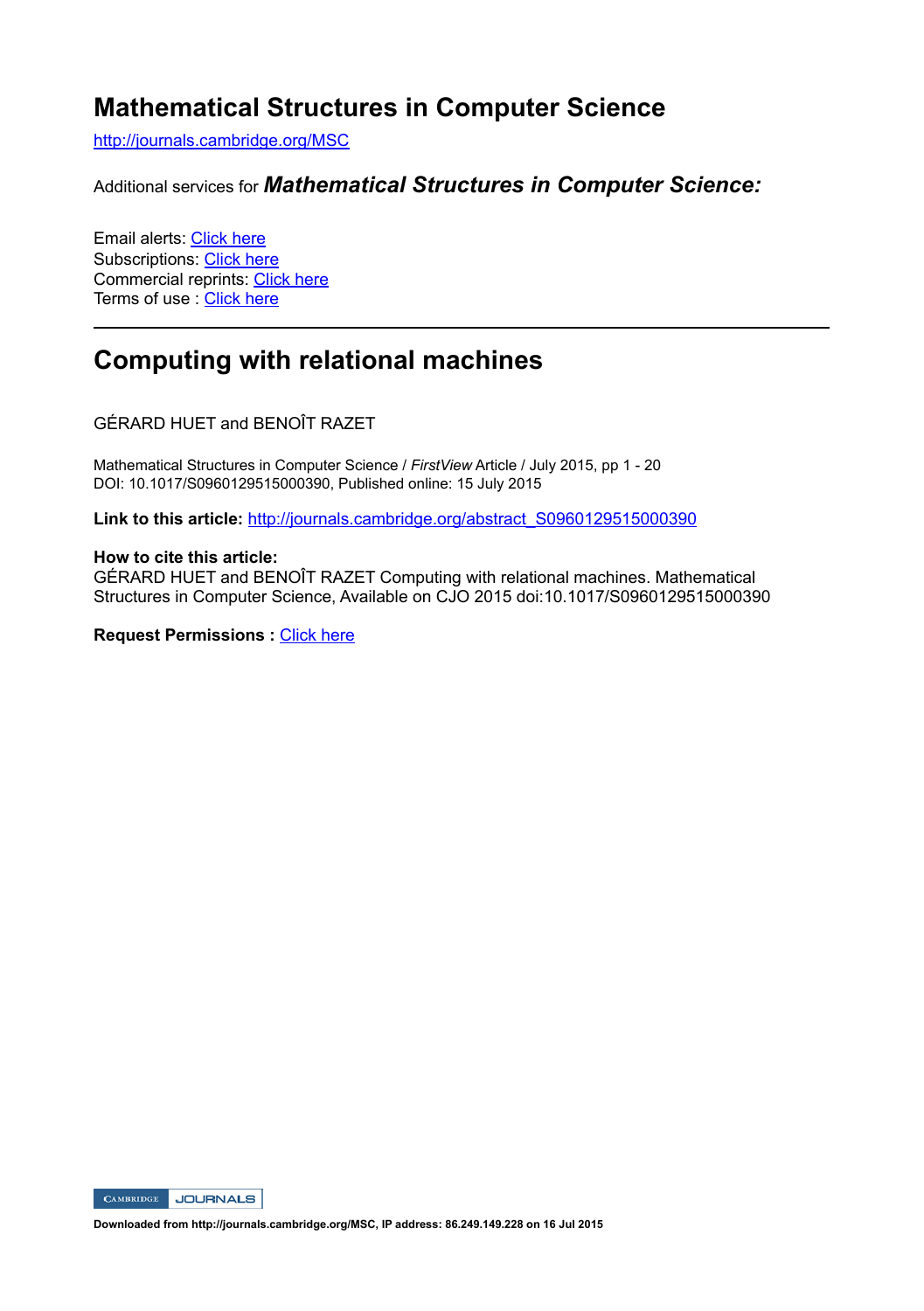Math. Struct. in Comp. Science: page 1 of 20.  $\,$  C Cambridge University Press 2015 doi:10.1017/S0960129515000390

# **Computing with relational machines**

## $G\,\rm \acute{E}\,R\, A\,R\,D$   $H\,U\,E\,T^\dagger$  and  $B\,E\,N\,O\,\rm \hat{I}\,T$   $R\,A\,Z\,E\,T^\ddagger$

†INRIA Paris-Rocquencourt Center, France Email: gerard.huet@inria.fr ‡Computer Science Department, Bucknell University, Lewisburg, PA 17837, USA Email: benoit.razet@gmail.com

Received September 2012; revised January 2015

We propose a relational computing paradigm based on Eilenberg machines, an effective version of Eilenberg's X-machines suitable for general non-deterministic computation. An Eilenberg machine generalizes a finite-state automaton, seen as its control component, with a computation component over a data domain specified as a relational algebra, its actions being interpreted as binary relations over the data domain. We show various strategies for the sequential simulation of our relational machines, using variants of the *reactive engine*. In a particular case of *finite machines*, we show that bottom–up search yields an efficient complete simulator.

Relational machines may be composed in a modular fashion, since atomic actions of one machine can be mapped to the characteristic relation of other relational machines acting as its parameters.

The control components of machines can be compiled from regular expressions. Several such translations have been proposed in the literature, which we briefly survey.

#### **1. Introduction**

Programming languages evolved from imperative notation for sequences of computer operations, operating on states of the machine and its memory, to mathematical definitions of computations. This reduced progressively the gap between applicative programming and constructive mathematics.

Functional programming actually started before the introduction of computers, with Kleene's systems of recursive definitions in arithmetic, and with Church's *λ*-calculus. When programmable computers appeared, computer science precursors used *λ*-calculus, and to a lesser extent Curry's combinatory algebra, as a foundation for programming languages. Thus, Corrado Böhm introduced the CUCH abstract programming model in 1966 (Böhm 1966).

The same year, Peter Landin's introduced in his landmark paper 'The next 700 programming languages' (Landin 1966) a crucial extension ISWIM of pure *λ*-calculus for use as a programming language, first by proposing the *let* notation for explicit redexes, and secondly by adding primitive control operators for conditional and recursion and primitive data structures such as booleans and integers for direct higher-order recursions. ISWIM was complemented by a polymorphic type system and the operators of cartesian product by Robin Milner, yielding a very clean functional language, ML, fit for deterministic programming.



<http://journals.cambridge.org> Downloaded: 16 Jul 2015 IP address: 86.249.149.228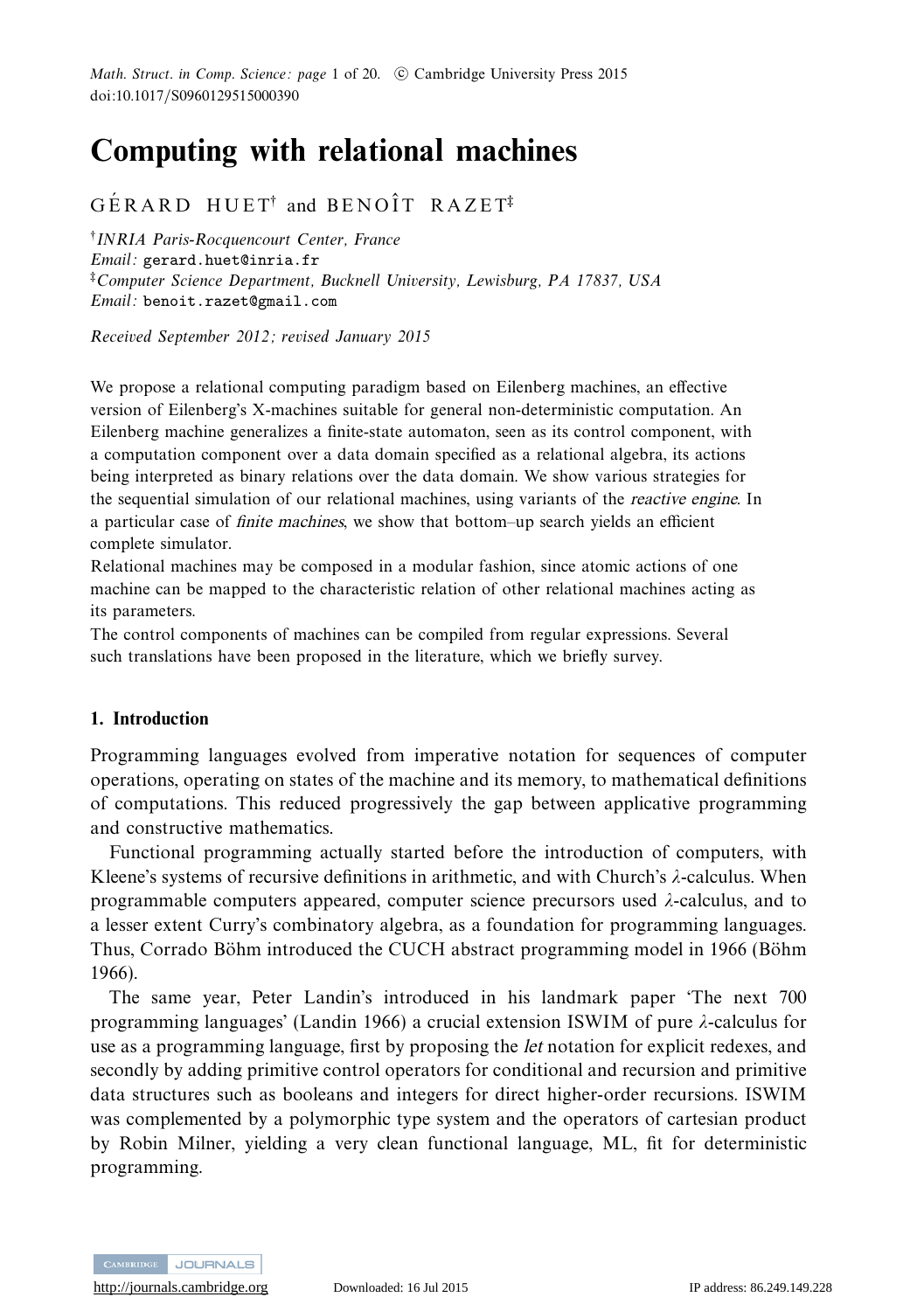Computing in a non-deterministic way has not been adapted to a uniform elegant programming language in the same manner so far. Of course, Dijkstra's Guarded Command Language (GCL) allows non-deterministic choice in pattern matching, but it stayed as a pencil and paper language usable for proofs in predicate transformer semantics, rather than production programming. Prolog is an attempt at logic programming seen as the non-deterministic search for the satisfiability of Horn clauses, but it is notoriously weak at controlling the search for solutions, in the absence of programmable tactics. The Prolog user can control this search solely by reordering the clauses of the program, and inserting 'cut' primitives that break the applicative semantics of the language. Later constraint programming languages suffer similar problems, and the user of such 'black-box computers' is torn between his fear of ad-hoc programming of backtracking processes in a conventional deterministic language, and his loathing of being the hostage of generic tactics ill-fitted to his particular problem.

Actually non-deterministic computation is fairly straightforward if one has a clear notion of the search space of the problem, if fairness is enforced (either by termination or by non-starvation tactics), and if higher-order applicative programming is used. Higherorder gives you continuations and streams for your enumerative processes, and when you resume search at backtracking points you retrieve the stored state of the computing thread, without risk of corruption by side effects. This style of programming may be systematized within a very general framework for relational computation, using ML as its core deterministic engine. Furthermore, the control of such non-deterministic relational search fits well within a very elegant proposal of Samuel Eilenberg for generalizing finite-state automata with more abstract X-machines (Eilenberg 1974).

We propose here this relational programming paradigm, formally defined as an ML library of parametric modules, as a tribute to Corrado Böhm, Peter Landin and Samuel Eilenberg.

#### **2. Machines**

#### 2.1. Relational machines

We shall define a notion of abstract machine inspired from the work of Eilenberg (Xmachines, presented in his *magnum opus* on automata theory (Eilenberg 1974)). Our machines are nondeterministic in nature. They comprise a control component, similar to the transitions state diagram of a (non-deterministic) automaton. These transitions are labelled by action generators†. Action expressions over free generators, generalizing regular expressions from the theory of languages, provide a specification language for the control component of machines. A program, or action expression, compiles into control components according to various translations. Control components in their turn may be compiled further into transition matrices or other representations.



<sup>†</sup> Our terminology of 'actions' for the computable relations interpreting the machine operations is inspired by the *actions* algebras of Pratt (1991), which we think are the natural models for our machines' semantics.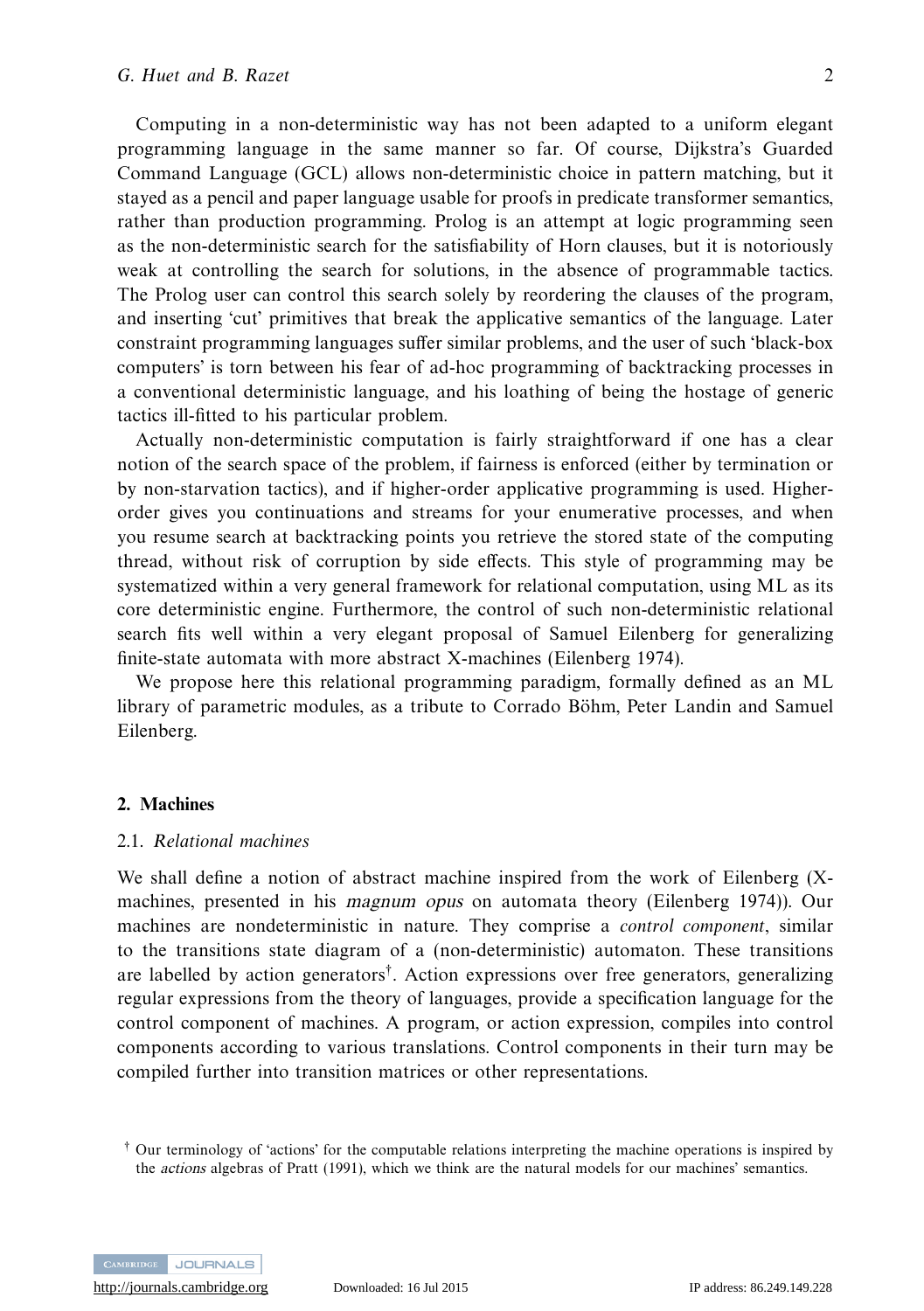Our machines also comprise a data component, endowed with a relational semantics (typically, an action algebra in the sense of Pratt). That is, we interpret action generators by semantic attachments to binary relations over the data domain. These relations are themselves represented as functions from data elements to streams of data elements. This applicative apparatus replaces the imperative components of traditional automata (tapes, reading head, counters, stacks, etc) by clear mathematical notions. On the other hand, they give a concrete computational framework in which to interpret the non-constructive mathematical model of Eilenberg's original *X*-machines.

We shall now formalize these notions in a way that will exhibit the symmetry between control and data. First of all, we postulate a finite set  $\Sigma$  of parameters standing for the names of the primitive operations of the machine, called (action) generators.

For the control component, we postulate a finite set *S* of states and a transition relation map interpreting each generator as a (binary) relation over *S*. This transition relation interpretation is usually presented as a curried *transition function*  $\delta$  mapping each state in *S* to a finite set of pairs (*a, q*) with *a* a generator and *q* a state. This set can in turn be implemented as a finite list of such pairs.

Finally, we select in *S* a set of initial states and a set of accepting states.

For the data component, we postulate a set *D* of data values and a computation relation map interpreting each generator as a (binary) relation over *D*. Similarly as for the control component, we shall curry this relation map as a computation function mapping each generator *a* in Σ to a function  $ρ(a)$  in  $D \rightarrow ϕ(D)$ . We call this computation function  $ρ$ the *semantics*. Now the situation is different from control, since *D* and thus  $\wp(D)$  may be infinite. In order to have a constructive characterization, we shall assume that *D* is recursively enumerable, and that each  $\rho(a)$  maps  $d \in D$  to a recursively enumerable subset of  $\wp(D)$ . We shall represent such subsets as progressively computed streams of values, as we shall explain in due time.

#### 2.2. Progressive relations as streams

We recall that a recursively enumerable subset of  $\mathbb N$  is the range of a partial recursive function in  $\mathbb{N} \to \mathbb{N}$ , or equivalently it is either empty or the range of a (total) recursive function in  $\mathbb{N} \to \mathbb{N}$ . None of these two definitions is completely satisfactory, since in the first definition we may loop on some values of the parameter, obliging us to dovetail the computations in order to obtain a sequence of elements that completely enumerates the set, and in the second we may stutter enumerating the same element in multiple ways. This stuttering cannot be totally eliminated without looping, for instance for finite sets. Furthermore, demanding total functions is a bit illusory. It means either we restrict ourselves to a non-Turing complete algorithmic description language (such as primitive recursive programs), or else we cannot decide the totality of algorithms demanded by the definition.

We shall here assume that our algorithmic description language is ML, in other words, typed lambda-calculus evaluated in call by value with a recursion operator, inductive types and parametric modules. More precisely, we shall present all our algorithms in Pidgin ML, actually the so-called 'revised syntax' of Objective Caml.



<http://journals.cambridge.org> Downloaded: 16 Jul 2015 IP address: 86.249.149.228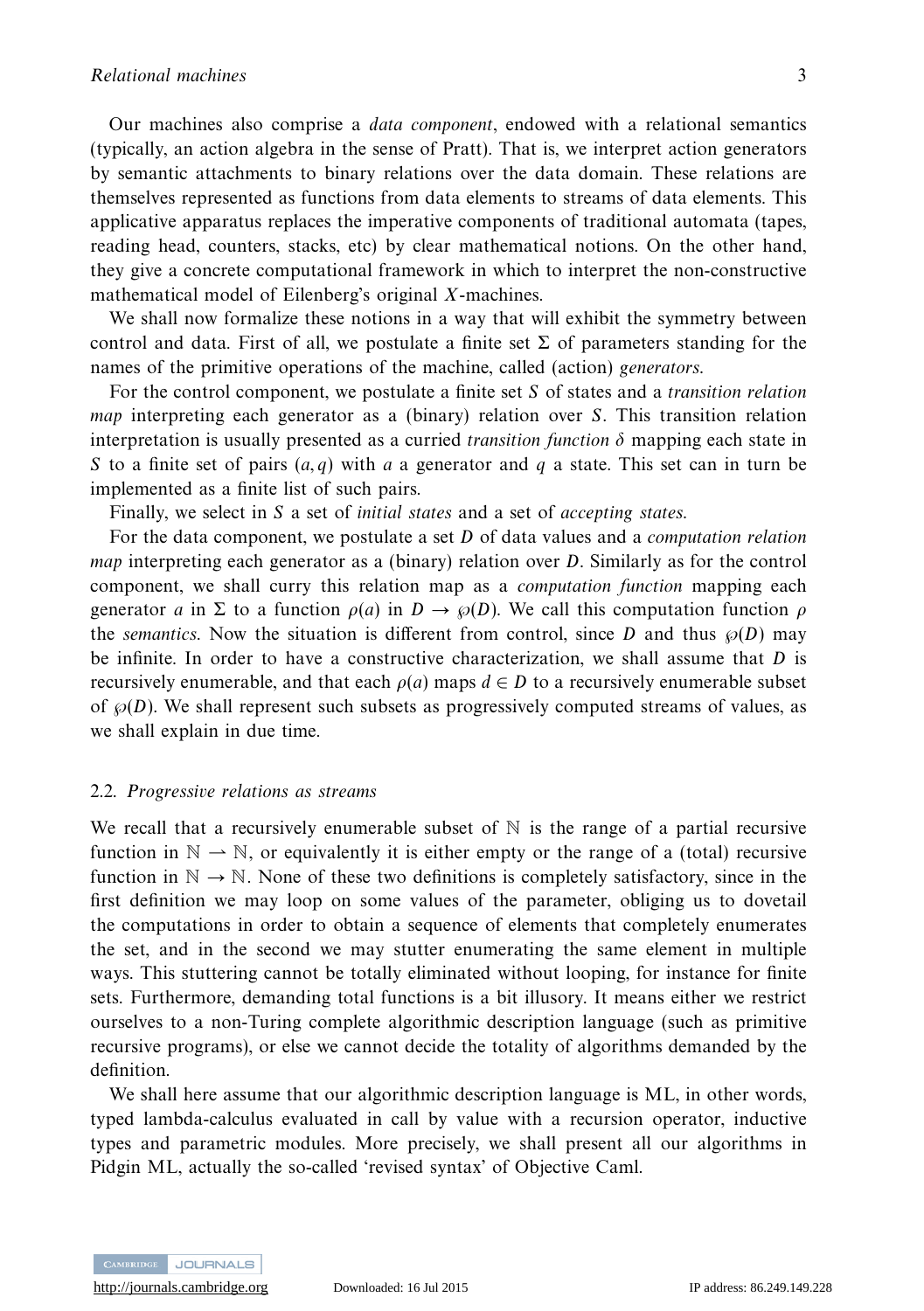In this framework, we can define computable streams over a parametric datatype data as follows:

```
type stream 'data =
 [ Void
 | Stream of 'data and delay 'data
]
and delay 'data = unit \rightarrow stream 'data;
```
This definition expresses that a stream of data values is either Void, representing the empty set, or else a pair  $Stream(d, f)$  with d of type data, and f a frozen stream value, representing the set  $\{d\} \cup F$ , where *F* may be computed as the stream  $f(.)$ , where () is syntax for the canonical element in type unit. We overload the set membership notation with stream membership and simply write  $d \in str$  when  $d$  is a data value enumerated by the stream *str*.

Using this inductive parametric datatype, we may now define progressive relations by the following type:

**type** relation 'data = 'data → stream 'data;

#### 2.3. Kernel machines

We now have all the ingredients to define the module signature of kernel machines:

```
module type Kernel = sig
type generator;
type data;
type state;
 value transition: state \rightarrow list (generator \times state);
value initial: list state;
value accept: state \rightarrow bool;
 value semantics: generator \rightarrow relation data;
end;
```
In the following, we shall continue to use  $\Sigma$  (resp. *D*, *S*, *δ*, *ρ*) as shorthand for generator (resp. data, state, transition, semantics). We also write *I* for initial and *T* for the set of accepting states (for which the predicate accept is true).

A machine  $M$  is like a black box, which evolves through series of non-deterministic computation steps. At any point of the computation, its status is characterized by the pair  $(s, d)$  of its current state  $s \in S$  and its current data value  $d \in D$ . Such a pair is called a cell.

A computation step issued from cell  $(s, d)$  consists in choosing a transition  $(a, s') \in \delta(s)$ and a value  $d' \in \rho(a)(d)$ . If any of these choices fails, because the corresponding set is empty, the machine is said to be *blocked*; otherwise, the computation step succeeds, and the machine has as status the new cell  $(s', d')$ . We write  $(s, d) \stackrel{\hat{a}}{\rightarrow} (s', d')$ .

A computation path is a finite sequence of such computations steps:

 $(s_0, d_0) \stackrel{a_1}{\rightarrow} (s_1, d_1) \stackrel{a_2}{\rightarrow} (s_2, d_2) \cdots \stackrel{a_n}{\rightarrow} (s_n, d_n).$ 

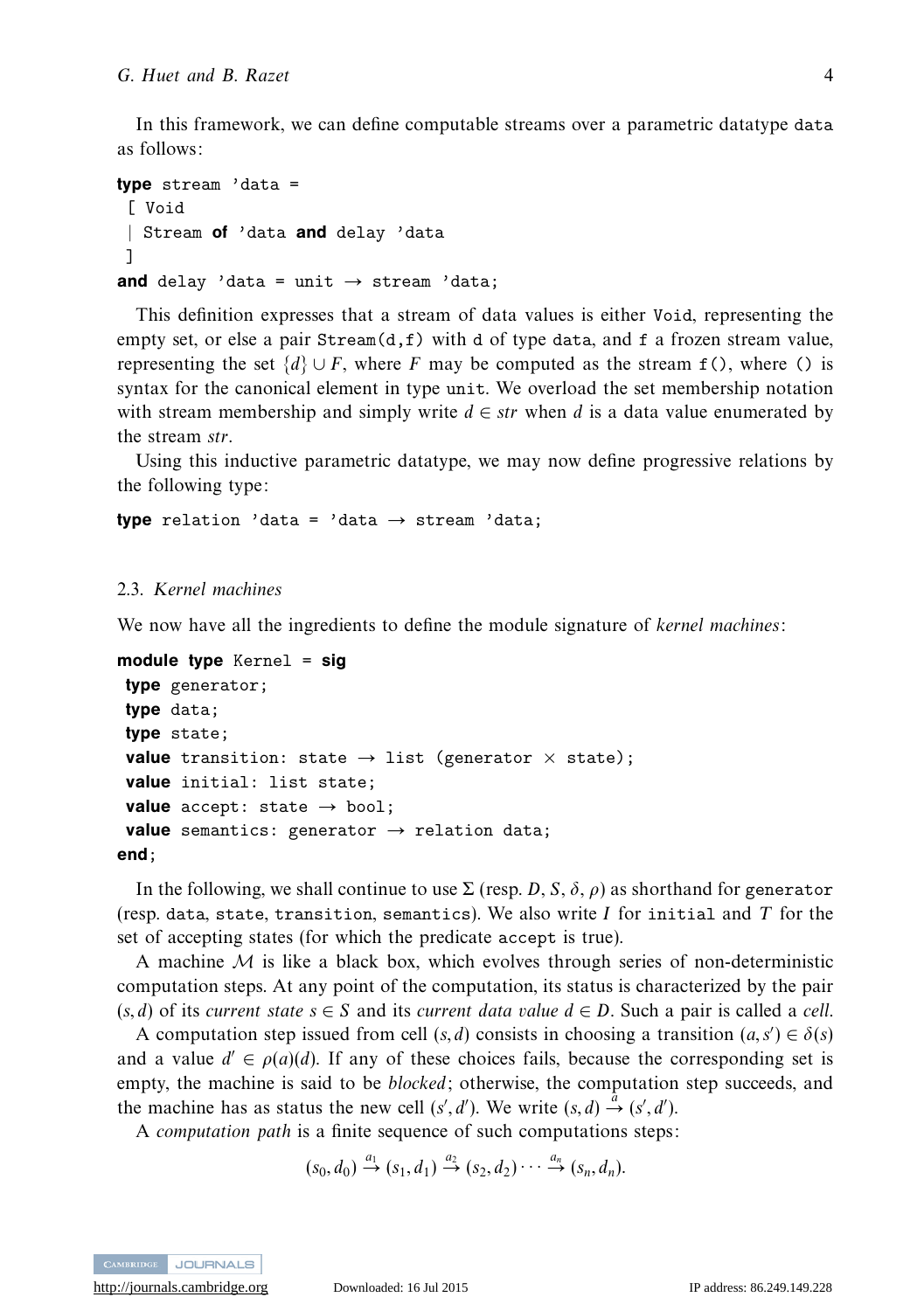The computation is said to be *accepting* whenever  $s_0 \in I$  and  $s_n \in T$ , in which case we say that the machine *accepts* input  $d_0$  and *computes* output  $d_n$ . We may also say that  $d_n$  is a solution of  $d_0$  by the machine M and write the corresponding predicate  $Solution(d_0, d_n)$ . Note that  $(d_0, d_n)$  belongs to the graph of the composition of relations labelling the path:  $\rho(a_1) \circ \rho(a_2) \circ \ldots \rho(a_n)$ .

Now, we define the *characteristic relation* of a machine  $M$  as the set of pairs of accepted input with corresponding computed output, which we denote  $||\mathcal{M}||$ :

 $||M|| = \bigcup \{ (d_0, d_n) \mid (s_0, d_0) \stackrel{a_1}{\rightarrow} \cdots \stackrel{a_n}{\rightarrow} (s_n, d_n) \text{ is an accepting computation path} \}.$ 

Characteristic relations are the relational interpretation over the data domain *D* of the action language recognized by the underlying automaton. They allow us to compose our machines in modular fashion.

We have thus a very general model of relational calculus. Our machines compute relations over the data domain *D*, and we shall thus speak of *D*-machines. The 'machine language' has the action generators for instructions. Actions compose by computation. Furthermore, a high-level programming language for relational calculus may be designed as an action calculus. The obvious point of departure for this calculus is to consider regular expressions, in other words the free Kleene algebra generated by the set of generators. We know from automata theory various translations from regular expressions to finite-state automata. Every such translation gives us a compiler of our relational algebra into the control components of our machines: *S*,  $\delta$ , *I* and *T*. The data components, *D* and  $\rho$ , offer a clean mathematical abstraction over the imperative paraphernalia of classical automata: reading heads, tapes, etc. And we get immediately a programming language enriching the machine language of primitive actions by composition, iteration and choice.

Indeed, a finite automaton over alphabet  $\Sigma$  is readily emulated by the machine with generator set  $\Sigma$  having its state transition graph as its control component, and admitting the free monoid of actions  $\Sigma^*$  for data domain. Each generator *a* is interpreted in the semantics as the (functional) relation  $\rho(a) = L_a^{-1} =_{def} \{ (a \cdot w, w) \mid w \in \Sigma^* \}$  which 'reads the input tape.' And indeed the language recognized by the automaton is retrieved as the composition of actions along all accepting computations. Here, the data computation is merely a trace of the different states of the 'input tape.'

This example is a particularly simple one, in which data computation is deterministic, since in this case  $\rho(a)$  is a partial function. We may say that such a machine is 'data driven.' Control will be deterministic too, provided the underlying automaton is deterministic, since every  $\delta(s)$  will then have a unique non-blocking transition. But note that the same control component could be associated with different semantics. For instance, with  $\rho(a) = R_a =_{def} \{ (w, w \cdot a) \mid w \in \Sigma^* \}$ , the machine will enumerate with its accepting computations the regular language recognized by the automaton.

#### 2.4. Modular construction of machines

Now that we understand that a *D*-machine implements a relation over *D*, we may compose machines vertically as follows. Let  $A$  be a (non-deterministic) automaton over alphabet Σ, and for every *a* ∈ Σ let  $\mathcal{N}_a$  be a *D*-machine over some generator set Σ<sub>*a*</sub>. We may now

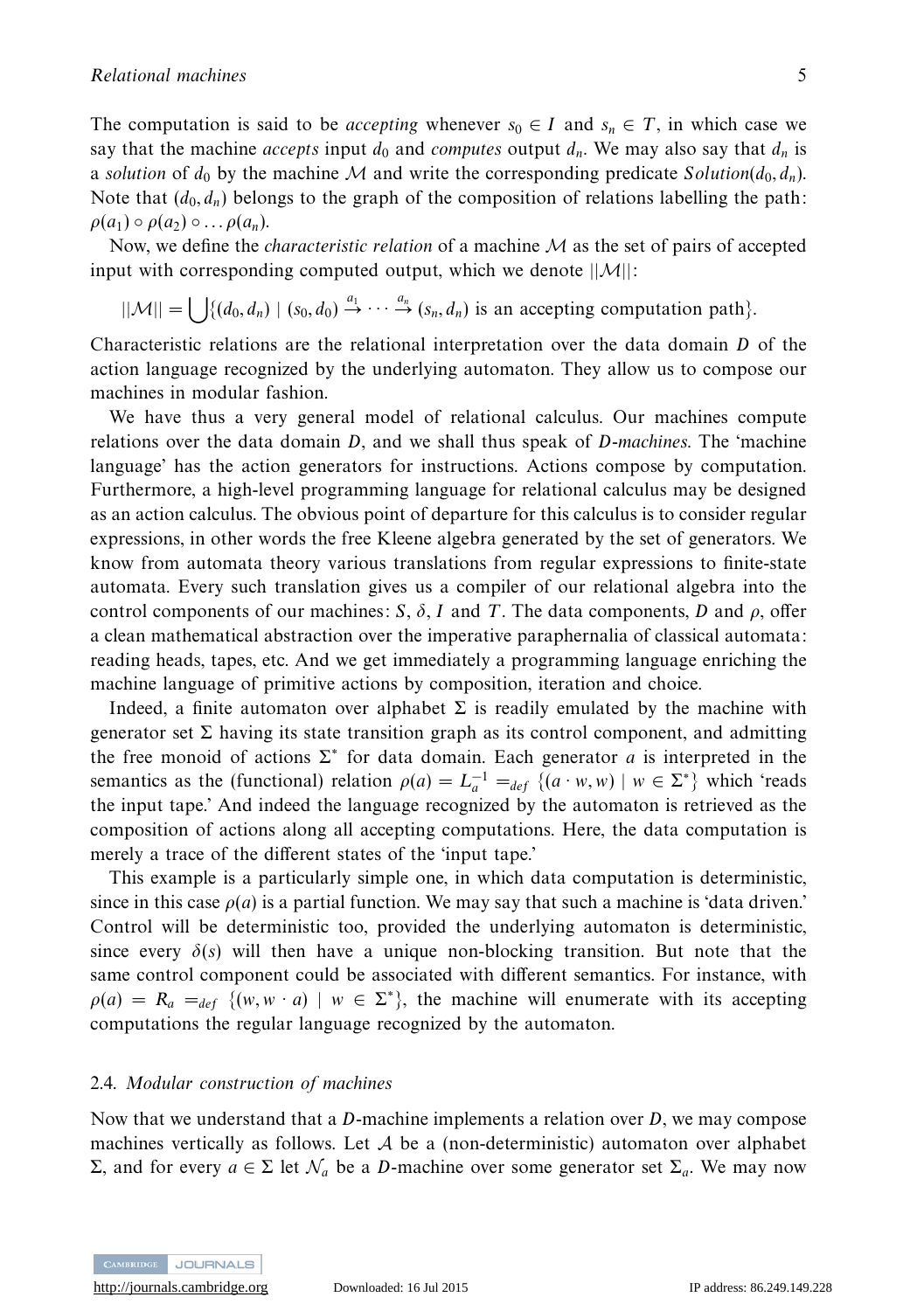turn A into a D-machine over generator set  $\Sigma$  by taking A as its control component, and extending it by a data component having as semantics the function mapping  $a \in \Sigma$  to  $||\mathcal{N}_a||$ .

We may thus construct large machines from smaller ones computing on the same data domain. A typical example of application for computational linguistics is to do morphological treatment (such as segmentation and tagging of some corpus) in a lexicondirected way. The alphabet  $\Sigma$  defines the lexical categories or parts of speech, each machine  $\mathcal{N}_a$  implements access to the lexicon of category *a*, the automaton A defines the morphological geometry, and the composite machine  $M$  implements a lexicondirected parts-of-speech tagger. By appropriate extension of the lexicon machines  $\mathcal{N}_a$ , morphophonemic treatment at the junction of the words may be effected, such as complete sandhi analysis for Sanskrit. This was the motivating example for which the Zen toolkit was designed (Huet 2005; Huet and Razet 2006).

#### 2.5. Interfaces

What we described so far is the Eilenberg machine *kernel*, consisting of its control and data elements. We may complete this description by an interface, composed of an input domain *D*<sub>−</sub>, an output domain *D*<sub>+</sub>, an input relation  $\phi$ <sub>−</sub> : *D*<sub>−</sub> → *D* and an output relation  $\phi_+ : D \to D_+$ . A kernel machine M completed by this interface *I* defines a relation  $\phi(M,I): D_- \to D_+$  by composition:

$$
\phi(\mathcal{M}, I) = \phi_- \circ ||\mathcal{M}|| \circ \phi_+.
$$

#### **3. Finite machines**

We shall now present an important special case of machines that exhibit a finite behaviour.

The relation  $\rho : D \to D'$  is said to be *locally finite* if for every  $d \in D$  the set  $\rho(d)$ of elements of  $D'$  related to *d* is finite. The machine M is said to be *locally finite* if every generating relation  $\rho(a)$  is locally finite (Huet 1980). The machine M is said to be nœtherian if all its computations are finite.

We remark that a machine is nœtherian when its data domain *D* is a well-founded ordering for the order relation *>* generated by

$$
d > d' \iff \exists a \in \Sigma \ d' \in \rho(a)(d).
$$

Indeed, if there existed an infinite computation, there would exist an infinite subsequence going through the same state. But the converse is not true, since a machine may terminate for reasons depending of its control.

Finally, we say that a machine is *finite* if it is locally finite and nœtherian.

We say that a machine kernel is *deterministic* (Eilenberg 1974) if  $|I| \le 1$  and for each cell value (*s, d*) occurring in a computation there exists at most one computation transition issued from it, i.e. if  $\delta(s)$  is a set of pairs  $\{(a_1, s_1), (a_2, s_2), \ldots, (a_n, s_n)\}$  such that for at most one  $1 \leq k \leq n$  the set  $\rho(a_k)(d)$  is nonempty, and if such *k* exists then  $\rho(a_k)(d)$ is a singleton. This condition demands that on one hand the transition relation of the underlying automaton be a partial function, that is the automaton must be deterministic,

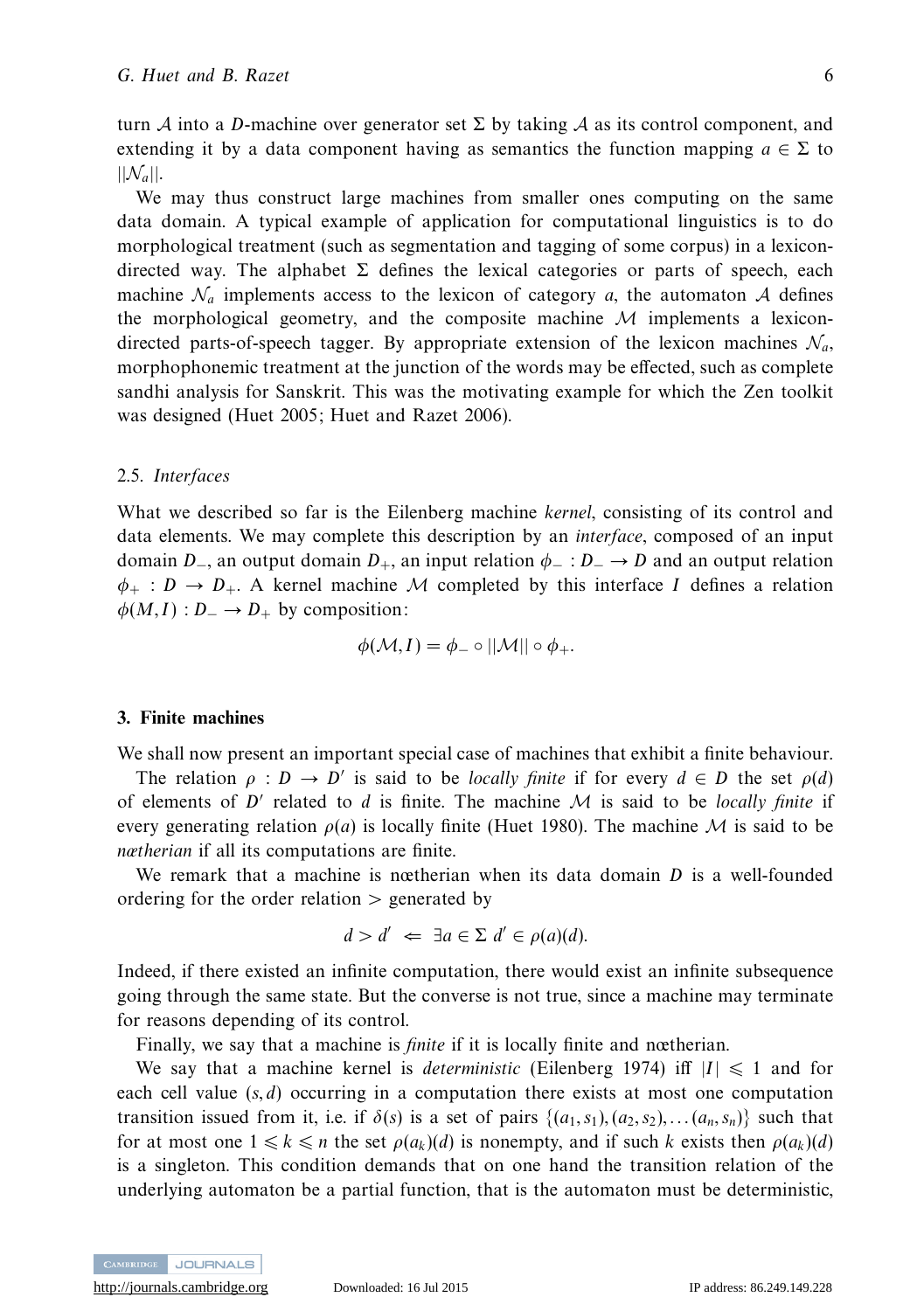and on the other hand that the relations leading out of a state *s* be partial functions over the subset of *D* that is reachable by computations leading to *s*. We extend this property to a machine with interface by requiring that its input relation  $\phi_-\$  and its output relation  $\phi_+\$ be partial functions. We remark that a deterministic machine may nevertheless generate several solutions, since a terminal cell is not necessarily blocking further computation. Under certain extra conditions, such a machine computes a partial function (see chapter X, Section 8 of Eilenberg's treatise (Eilenberg 1974)).

#### 3.1. Examples

3.1.1. Non deterministic finite automata Let us consider a non-deterministic automaton A with parameters  $(S, \delta, I, T)$ . We construct an Eilenberg machine M solving the word problem for the regular language |A| recognized by the automaton. M has  $\Sigma$  for generating set, and it takes A for its control component. For the data component, we take  $D = \Sigma^*$ , and the semantics is defined as  $\rho(a) = L_a^{-1} =_{def} \{ (a \cdot w, w) \mid w \in \Sigma^* \}$ , as explained above.

We may check that  $\rho(w) = 1$  iff  $w \in |\mathcal{A}|$ . It is easy to check that M is finite, since data decreases in length, and semantics is a partial function. When  $A$  is a deterministic automaton,  $M$  is a deterministic machine.

Another machine with the same control component may be defined to enumerate all the words in set  $|\mathcal{A}|$ . In general it will be neither finite, nor deterministic.

3.1.2. Rational transducers Let  $\Sigma$  and  $\Gamma$  be two finite alphabets. A transducer  $A : \Sigma \Rightarrow \Gamma$ is similar to a (non-deterministic) automaton, whose transitions are labelled with pairs of words in  $D = \Sigma^* \times \Gamma^*$ . Let  $\Omega$  be the (finite) set of labels occurring as labels of the transitions of A. The transition graph of A may thus be considered as an ordinary non-deterministic automaton over generator alphabet Ω, and constitutes the control component of the machines we shall define to solve various transduction tasks.

We recall that a transducer 'reads its input' on an input tape representing a word in  $\Sigma^*$  and 'prints its output' on an output tape representing a word in  $\Gamma^*$ . On transition (*w,w* ) it reads *w* off the input tape, and if successful appends *w* to its output tape. If by a succession of transitions starting from an initial state with input *i* and empty output it reaches an accepting state with empty input and output *o*, we say that (*i, o*) belongs to the *rational relation* in  $\Sigma \Rightarrow \Gamma$  recognized by the transducer A, which we shall write |A|. We shall now solve various decision problems on  $|\mathcal{A}|$  using machines that use A for control and *D* for data, but replace the tapes by various semantic functions:

- 1. Recognition. Given  $(w, w') \in D$ , decide whether  $(w, w') \in |A|$ .
- 2. Synthesis. Given  $w \in \Sigma^*$ , compute its image  $|\mathcal{A}|(w) \subset \Gamma^*$ .
- 3. Analysis. Given  $w \in \Gamma^*$ , compute the inverse image  $|A^{-1}|(w) \subset \Sigma^*$ .

Recognition. The semantics  $\rho$  is defined by  $\rho(\sigma, \gamma) = L_{\sigma}^{-1} \times L_{\gamma}^{-1}$ . Like for ordinary automata we obtain a finite machine, provided the transducer has no transition labelled ( $\epsilon$ ,  $\epsilon$ ), since at least one of the two lengths decreases. We choose as interface *D* − =  $\Sigma^* \times \Gamma^*$ ,  $\phi_{-} = Id_{\Sigma^* \times \Gamma^*}, D_{+} = 0, 1, \text{ and } \phi_{+}(w, w') = 1 \text{ iff } w = w' = \epsilon.$ 

Synthesis. The semantics  $\rho$  is defined by  $\rho(\sigma, \gamma) = L_{\sigma}^{-1} \times R_{\gamma}$ , with  $R_{\gamma} =_{def} \{(w, w \cdot \gamma) \mid$  $w \in \Gamma^*$ . We choose as interface  $D = \Sigma^*$ ,  $\phi = \{(w, (w, \epsilon)) \mid w \in \Sigma^*\}$ ,  $D_+ = \Gamma^*$ , and

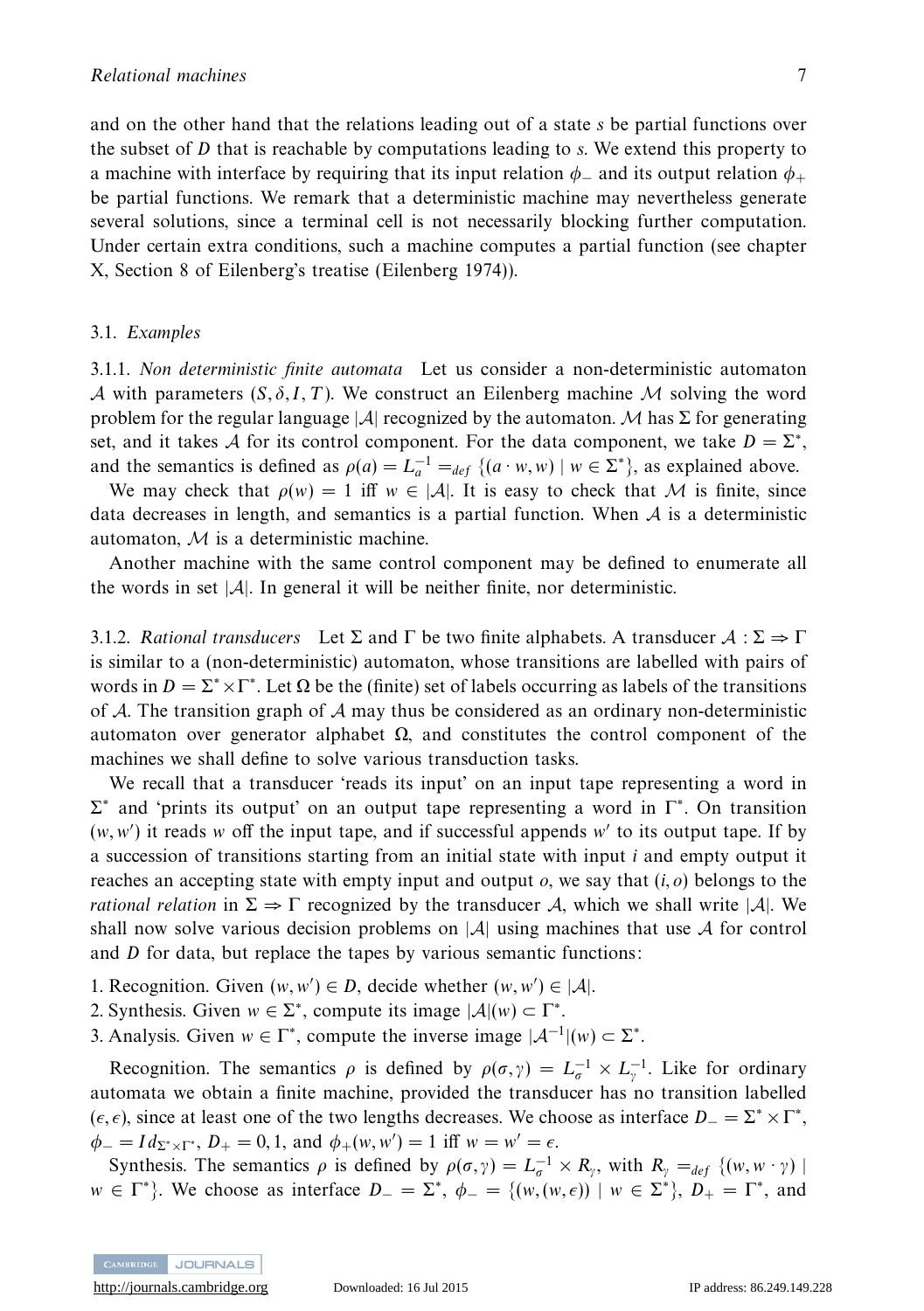$\phi_+ = \{(\epsilon, w'), w' \mid w' \in \Gamma^*\}$ . We get  $|\mathcal{A}| = \phi_- \circ ||\mathcal{M}|| \circ \phi_+$ . Such a machine is locally finite, since relations  $L_{\sigma}^{-1}$  and  $R_{\gamma}$  are partial functions. However, it may not be nœtherian, since there may exist transitions labelled with actions  $(\epsilon, w)$ . Actually the machine is nœtherian iff cycles of such transitions do not occur, i.e. iff the set  $|\mathcal{A}|(w)$  is finite for every  $w \in \Sigma^*$ see Razet (2008).

Analysis. Symmetric to synthesis, replacing  $L_{\sigma}^{-1}$  by  $R_{\sigma}$  and  $R_{\gamma}$  by  $L_{\gamma}^{-1}$ .

#### 3.2. Reactive engine

We may simulate the computations of a finite Eilenberg machine by adapting the notion of reactive engine from the Zen library (Huet 2002, 2005; Huet and Razet 2006; Razet 2008). The engine is a deterministic simulator of the non-deterministic machine.

We start with a simple depth-first search engine, appropriate for finite machines. We define the engine as an ML functor that is a module taking as parameter a kernel machine.

```
module Engine (Machine: Kernel) = struct
open Machine;
type choice = list (generator \times state);
(∗ We stack backtrack choice points in a resumption ∗)
type backtrack =
 [ React of data and state
| Choose of data and choice and delay data and state
]
and resumption = list backtrack;
(∗ The 3 internal loops of the reactive engine (using terminal calls ) ∗)
(* react : data → state → resumption → stream data *)
value rec react d q res =
 let ch = transition q in
(∗ We need to compute ' choose d ch res ' but first we deliver data d
    to the stream of solutions when state q is accepting ∗)
 if accept q
  then Stream d (fun () \rightarrow choose d ch res) (* Solution d found *)
   else choose d ch res
(* choose: data → choice → resumption → stream data *)
and choose d ch res =
match ch with
 [[] \rightarrow \text{resume} \text{res}\vert [ (g, q') :: rest ] \rightarrow match semantics g d with
       [ Void \rightarrow choose d rest res
       | Stream d' del \rightarrow react d' q' [ Choose d rest del q' :: res ]
       ]
```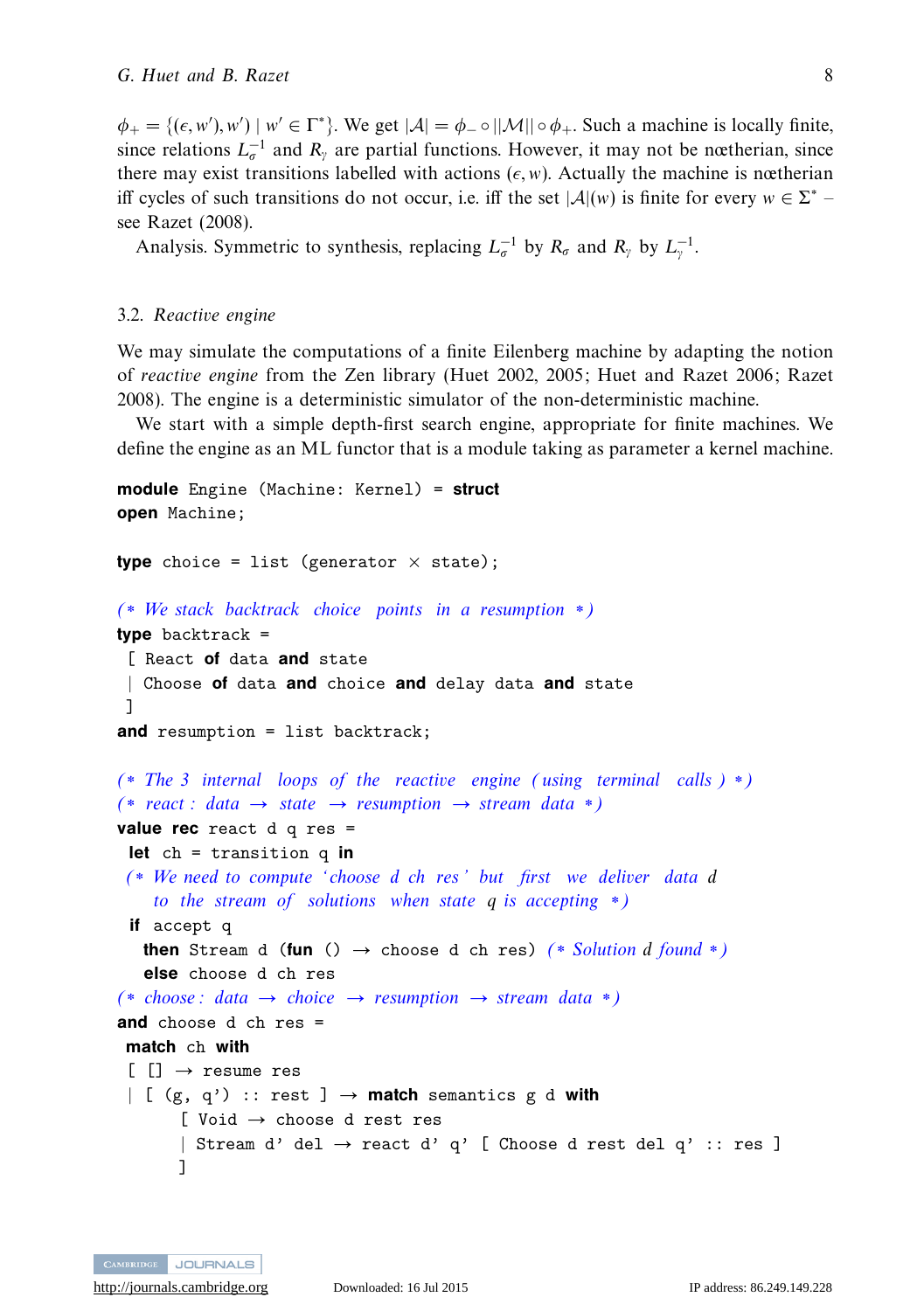```
]
(∗ The scheduler that backtracks in depth− first exploration ∗)
(* resume: resumption → stream data *)and resume res =
 match res with
 [] \rightarrow Void
 | [ React d q :: rest ] → react d q rest
 | [ Choose d ch del q' :: rest ] \rightarrowmatch del () with (* We thaw the delayed stream of solutions *)
   [ Void \rightarrow choose d ch rest (* And we look for next pending choice *)
   | Stream d' del' \rightarrow react d' q' [ Choose d ch del' q' :: rest ]
   ]
 ]
;
(∗ Simulating the characteristic relation : relation data ∗)
value simulation d =
 let rec init res 1 acc =
  match l with
  \lceil \cdot \rceil \rceil \rightarrow acc\vert [ q :: rest ] \rightarrow init_res rest [ React d q :: acc ]
  ] in
resume (init_res initial [])
;
end; (∗ module Engine ∗)
```
This reactive engine has a very simple management of pending choices, since the backtrack choices are stored on a resumption stack, last-in first-out. It is very fast, since the ML compiler replaces the terminal calls by jumps. It is the workhorse of the original motivating application, Sanskrit sentence segmentation (Huet 2005).

#### 3.3. Correctness, completeness, certification

A proof of correctness and completeness of this simulator was given by the first author in the case of segmentation transducers (Huet 2005). Razet generalized the proof to the general case of finite Eilenberg machines, and formalized it in the Coq proof assistant (Razet 2011). From the formal proof object it is possible to extract mechanically ML algorithms identical to the ones we showed above.

Here is the exact correctness and completeness result formally proved using the Coq proof assistant:

**Theorem 1.** Let  $M$  be a machine, the simulation function computes its characteristic relation  $||\mathcal{M}||$ . That is, for all  $d \in D$  we have:

$$
Solution(d, d') \Leftrightarrow d' \in (simulation \ d)
$$

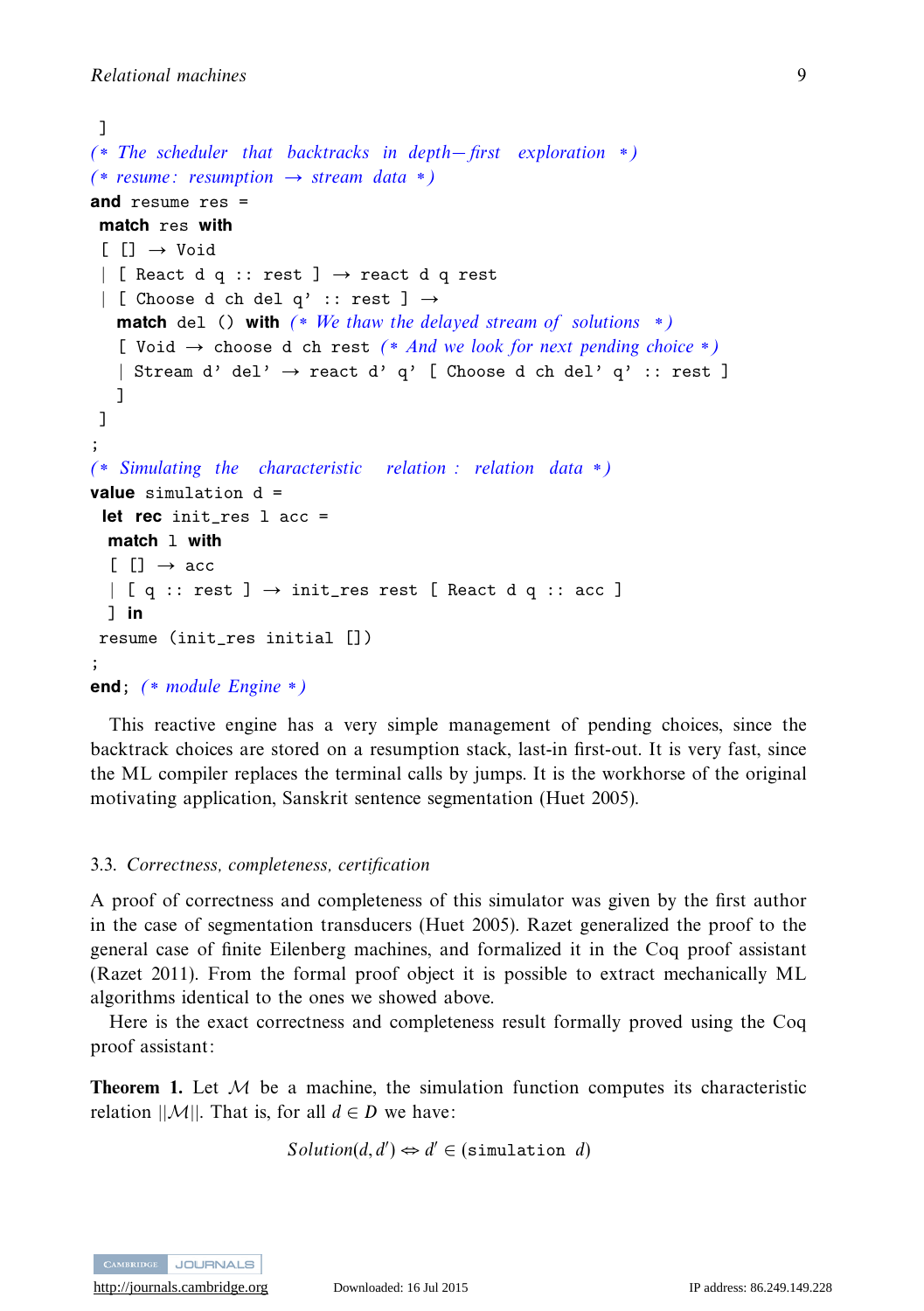#### **4. A general reactive engine, driven by a strategy**

When a machine is not finite, and in particular when there are infinite computation sequences, the above bottom-up engine may loop, and the simulation is not complete. In order to remedy this problem, we shall change the specific last-in first-out policy of resumption management, and replace it by a more general strategy, given as an extra parameter of the machine.

**module** Engine (Machine: Kernel) = **struct open** Machine;

```
type choice = list (generator \times state);
(∗ We separate the control choices and the data relation choices ∗)
type backtrack =
 [ React of data and state
 | Choose of data and choice
 | Relate of stream data and state
];
```
In the previous reactive engine using a depth-first search we had a resumption datatype for the backtrack stack. Let us generalize this stack and specify resumption as an abstract data type, encoded in a module signature Resumption:

```
module type Resumption = sig
type resumption;
value empty: resumption;
 value pop: resumption \rightarrow option (backtrack \times resumption);
 value push: backtrack \rightarrow resumption \rightarrow resumption;
end;
```
We now modify the reactive engine, so that resumption management is governed by the given strategy. The reactive engine is a functor Strategy parameterized by a module of type Resumption.

```
module Strategy (R: Resumption) = struct
open R;
```

```
(* react : data → state → resumption → stream data *)
value rec react d q res =
 let ch = transition q in
 if accept q (∗ Solution d found? ∗)
   then Stream d (fun () \rightarrow resume (push (Choose d ch) res))
   else resume (push (Choose d ch) res)
(* choose : data → choice → resumption → stream data *)
and choose d ch res =
match ch with
 \lceil \lceil \cdot \rceil \rightarrow resume res
```
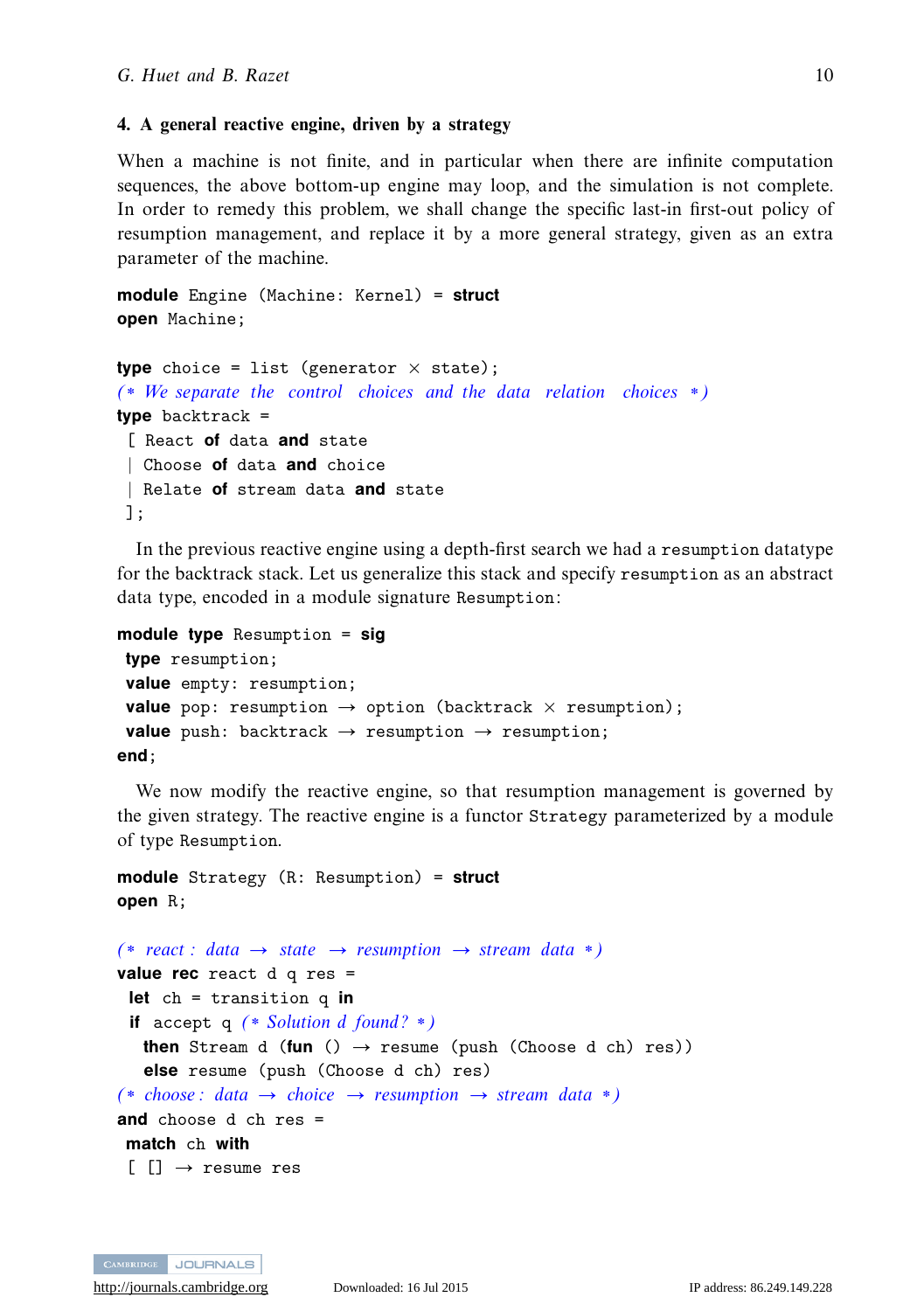```
\vert [ (g, q') :: rest ] \rightarrowresume (push (Relate (semantics g d) q') (push (Choose d rest) res))
 ]
(* relate : stream data \rightarrow state \rightarrow resumption \rightarrow stream data *)
and relate str q res =
 match str with
 [ Void → resume res
 | Stream d del →
   resume (push (React d q) (push (Relate (del ()) q) res))
 ]
(* resume: resumption → stream data *)
and resume res =
 match pop res with
 [ None → Void
 | Some (b, rest) \rightarrowmatch b with
   [ React d q \rightarrow react d q rest
   | Choose d ch → choose d ch rest
   | Relate str q \rightarrow relate str q rest
   ]
]
;
(∗ simulation : relation data ∗)
value simulation d =
 let rec init res 1 acc =
  match l with
   [[] \rightarrow acc\vert [ q :: rest ] \rightarrow init_res rest (push (React d q) acc)
   ] in
resume (init_res initial empty)
;
end; (∗ module Strategy ∗)
```
#### 4.1. A few typical strategies

We now give a few variations on search strategies. First of all, we show how the original depth-first reactive engine may be obtained by a DepthFirst strategy module, adequate for finite Eilenberg machines.

```
module DepthFirst: Resumption = struct
type resumption = list backtrack;
value empty = [];
value push b res = [b :: res];
value pop res = match res with
```
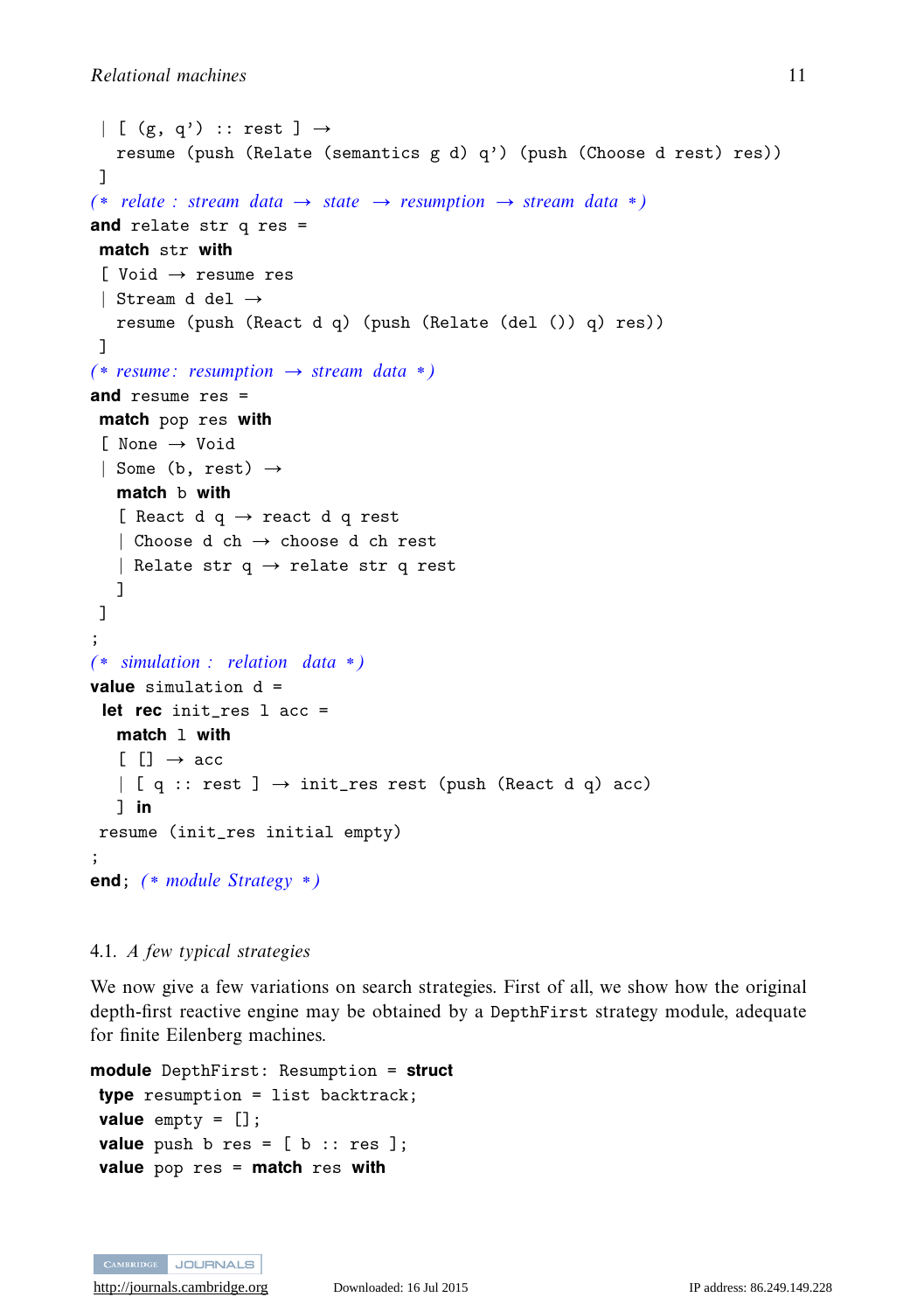```
[ ] \rightarrow None| [ b :: rest ] \rightarrow Some (b, rest)
   ];
end; (∗ module DepthFirst ∗)
```
We remark that there is a cost involved in reversing the input list above, and that suppressing this reversing operation yields a more efficient machine working in a 'boustrophedon' manner, while preserving fairness:

```
module Fair: Resumption = struct
type resumption = (list backtrack \times list backtrack);
value empty = ([],[]);
value push b res = let (left,right) = res in (left, [b : : right ]);
value pop res =
   let (left,right) = res in
  match left with
   [ [] → match right with
           [[] \rightarrow None| [ r :: rrest ] \rightarrow Some (r, (rrest, []))
           ]
  | [ 1 :: lrest ] \rightarrow Some (1, (lrest, right))
  ]
 ;
end; (∗ module Fair ∗)
```
Finally, we examine the special case of deterministic machines. The following simple Det tactic is adapted to this case.

```
module Det: Resumption = struct
type resumption = list backtrack;
value empty = [];
value push b res = match b with
   [ React _ _ \rightarrow [ b :: res ]
   | Choose \Box \rightarrow [b] (* cut : the list contains only one element *)
   | Relate \Box \rightarrow res (* no other delay *)
   ];
value pop res = match res with
   [] \rightarrow None
   | [ b :: rest ] \rightarrow Some (b, rest)
   ];
end; (∗ module Det ∗)
```
Now, we may build the various modules encapsulating the various strategies.

```
module FEM = Strategy DepthFirst; (∗ The bottom−up engine ∗)
module Fair_Engine = Strategy Fair; (∗ A fair engine ∗)
module Deterministic_Engine = Strategy Det; (∗ The deterministic one ∗)
end; (∗ module Engine ∗)
```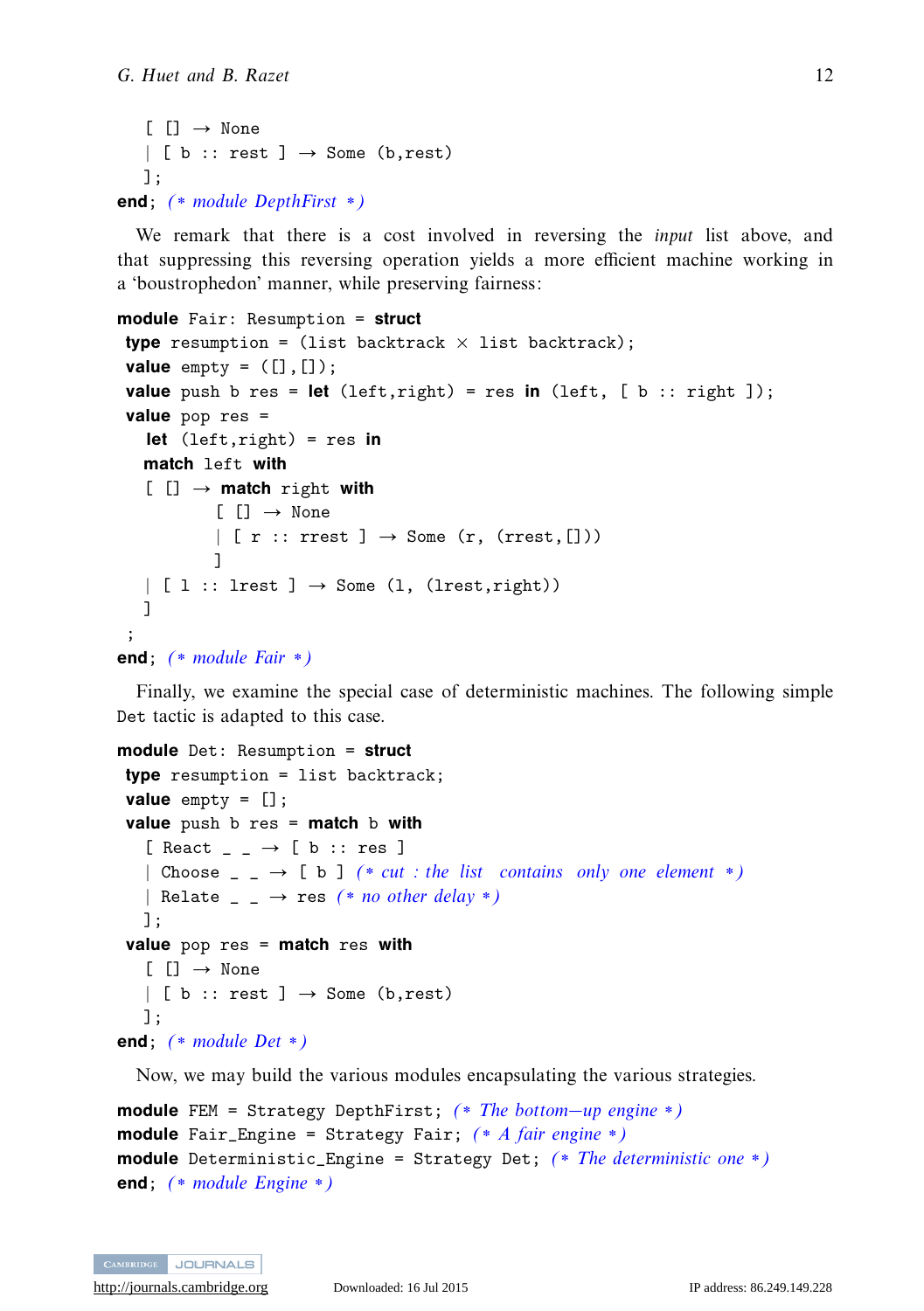Nevertheless, a complete evaluation strategy in the general case demands a more complex stream definition, where the computation is sliced into provably terminating states. This extension is discussed in the second author's thesis (Razet 2009).

#### **5. From regular expressions to automata**

Our motivation here is the design of a language for describing the control part of Eilenberg machines. The control part of Eilenberg machines is a finite automaton. It naturally leads us to regular expressions and their translations into finite automata.

There have been more than 50 years of research on the problem of compilation (or translation) of regular expressions into automata. It started with Kleene who stated the equivalence between the class of languages recognized by finite automata and the class of languages defined by regular expressions. This topic is particularly fruitful because it has applications to string-search algorithms, circuits, synchronous languages, computational linguistics, etc. This wide range of applications leads one to several automata and regularexpressions variants.

Usually, an algorithm compiling regular expressions into automata is described in an imperative programming style for managing states and edges: states are allocated, merged or removed and so on concerning the edges. However, and this may seem somewhat surprising, it is possible to describe each of the well-known algorithms in an applicative manner, while preserving its computational complexity. This methodology leads to formal definitions of the algorithms exhibiting important invariants, an essential step towards their formal verification.

We focus on fast translations, whose time complexity is linear or quadratic with respect to the size of the regular expression. First, we present *Thompson*'s algorithm (Thompson 1968) and then we review other algorithms that may be put to use by our methodology.

Let us mention Brzozowski's algorithm (Brzozowski 1964), which translates a regular expression (even with Boolean operators) into a *deterministic* automaton. Unfortunately, its complexity is theoretically exponential in space and time. Nevertheless, it introduced the notion of regular expression derivative which is a fundamental idea pervading other algorithms.

#### 5.1. Thompson's algorithm

Thompson presented his algorithm in 1968 and it is one of the most famous translations. It computes a finite non-deterministic automaton with  $\epsilon$ -moves in linear time.

Let us first define regular expressions as the following datatype:

```
type regexp 'a =
 [ One
 | Symb of 'a
 | Union of regexp 'a and regexp 'a
  | Conc of regexp 'a and regexp 'a
 | Star of regexp 'a
 ];
```
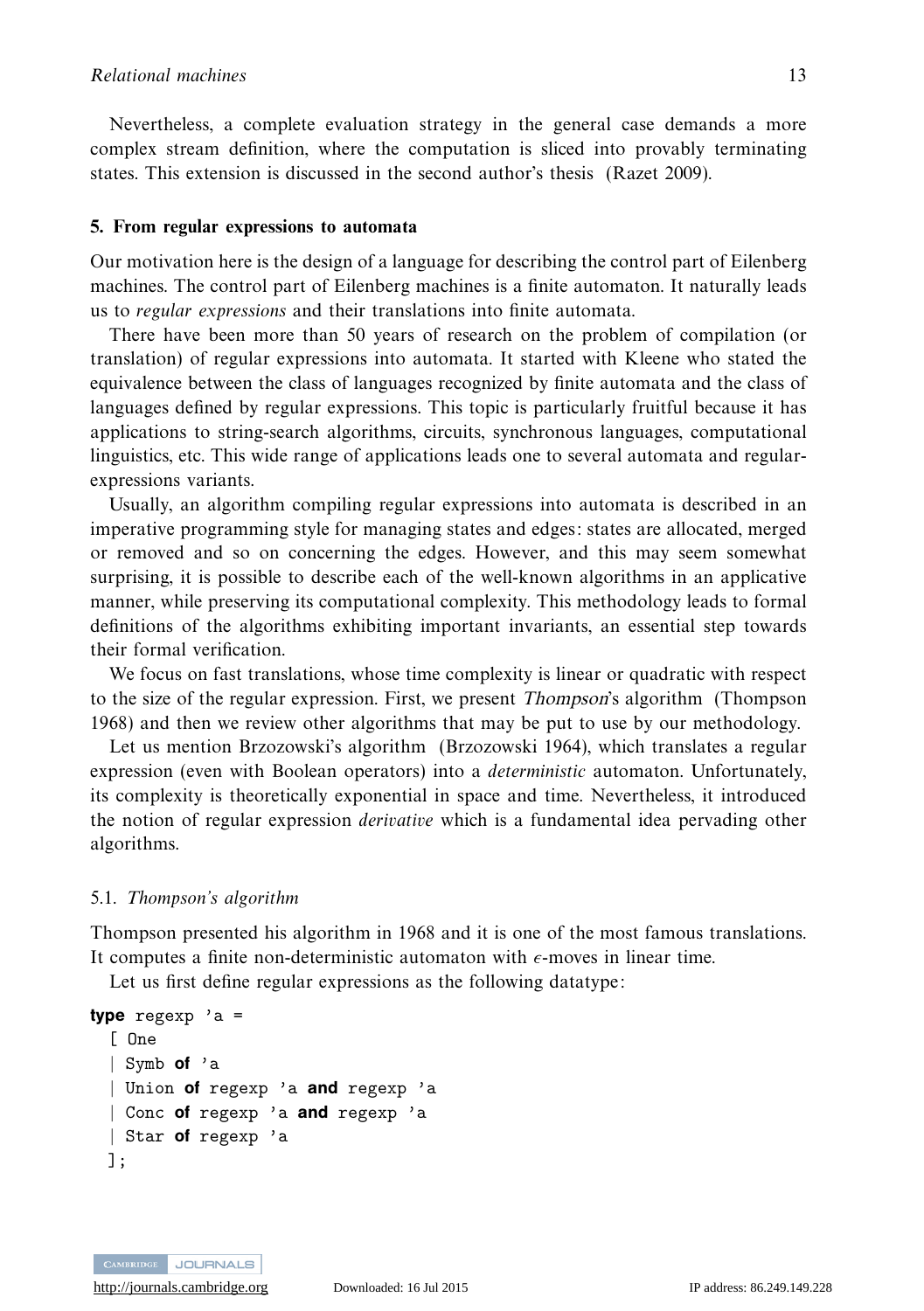The constructor One of arity 0 corresponds to the identity relation. The following constructor Symb of arity 1 is the node for the 'a' generator. The type for the generator is abstract as expressed by the type parameter 'a in the definition. The two following constructors are Union and Conc of arity 2 and describe union and concatenation operations. The last constructor Star is for the iteration or Kleene's star operator.

Now that we have given the datatype for the input of our algorithm, let us present the datatype for the output (automata). We choose to implement states of the automaton with integers:

**type** state = int;

Automata obtained by Thompson's algorithm are nondeterministic and furthermore may contain -moves. We shall implement the control graph of such non-deterministic automata as a list of fanout pairs associating a list of labelled transitions to a state. This method amounts to encoding a set of edges  $s \stackrel{a}{\rightarrow} s'$  or triples  $(s, a, s')$  as an association list.

```
type fanout 'a = (state \times list (label 'a \times state))
and label 'a = option 'a
and transitions 'a = list (fanout 'a)
;
type automaton 'a = (state \times transitions 'a \times state);
```
A label is of type option 'a because it may either be an -move of value None or a generator a of value Some a. Note that even if they are nondeterministic, the automata we consider have only one initial and one accepting state.

We shall instantiate the transition function of the control component of our machines by composing the transitions list component of the constructed automaton with the primitive List.assoc, as we shall show later in Section 6.

The algorithm performs a recursive traversal of the expression. It is presented in the order of the datatype definition: 1, generator, union, concatenation and Kleene's star.

```
(* thompson: regexp 'a \rightarrow automaton 'a *)
value thompson e =
  let rec analyse e t n =
   (* e is current regexp, t accumulates the state space,n is the latest created location *)
   match e with
    [ One \rightarrow let n1=n+1 and n2=n+2 in
             (n1, [ (n1, [ (None, n2) ]) :: t ], n2)
    \vert Symb s \rightarrow let n1=n+1 and n2=n+2 in
                (n1, [ (n1, [ (Some s, n2) ]) :: t ], n2)
    | Union e1 e2 \rightarrowlet (i1,t1,f1) = analysee1 t n inlet (i2, t2, f2) = \text{analysis} e2 t1 f1 in
      let n1=f2+1 and n2=f2+2 in
      (n1, [ (n1, [ (None, i1); (None, i2) ]) ::
                  [ (f1, [ (None, n2) ]) ::
```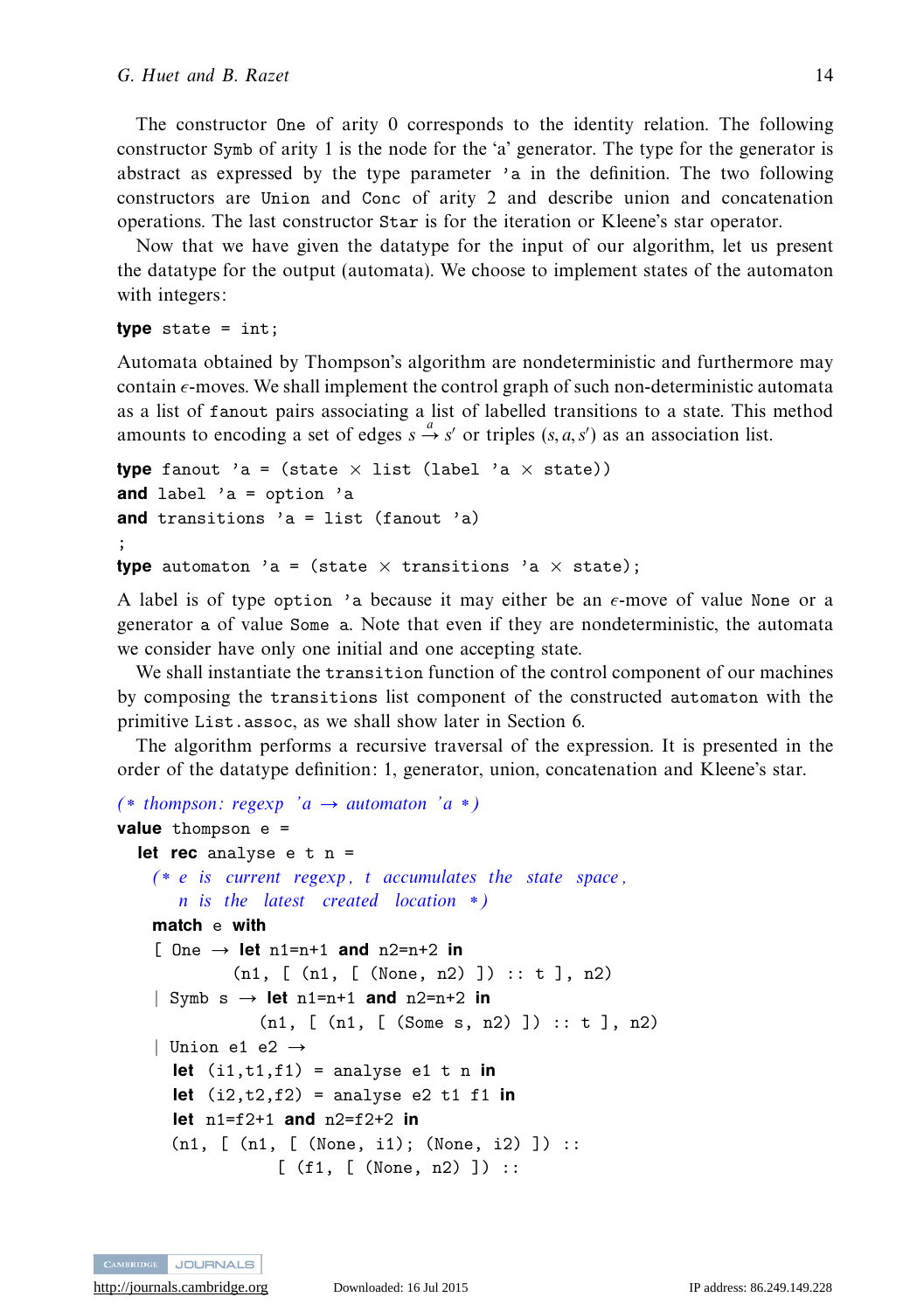;

```
[ (f2, [ (None, n2) ] ) :: t2 ] ] ], n2)
  | Conc e1 e2 \rightarrowlet (i1, t1, f1) = analyse e1 t n in
    let (i2,t2,f2) = analyse e2 t1 f1 in
    (i1, [ (f1, [ (None, i2) ]) :: t2 ], f2)
  | Star e1 →
    let (i1, t1, f1) = analyse e1 t n in
    let n1=f1+1 and n2=f1+2 in
    let t1' = [ (f1, [ (None, i1); (None, n2) ]) :: t1 ] in
    (n1, [\text{m1}, [\text{None}, i1); (\text{None}, n2)]): t1', n2)
  ] in
analyse e [] 0
```
The algorithm constructs the automaton from the regular expression with a single recursive traversal of the expression. States are created at each node encountered in the expression: each constructor creates two states except the concatenation Conc that does not create any state. Notice the invariant of the recursion: each regular subexpression builds an automaton (*i, fan, f*) with  $0 < i < f$  and  $dom(fan) = [k..f - 1]$ . States are allocated so that disjoint subexpressions construct disjoint segments [*i..f*]. This invariant of the thompson function implies that we have to add a last (empty) fanout for the final state.

```
(* thompson_alg : regexp 'a \rightarrow automaton 'a *)
value thompson_alg e =
  let (i,t,f) = thompson e in
  (i, [(f, []):: t], f);
```
The function thompson\_alg implements Thompson's algorithm in linear time and space because it performs a unique traversal of the expression.

### 5.2. Other algorithms

We have seen that Thompson's algorithm is linear, produces an automaton of size linear in the size of the regular expression, and can be implemented in an applicative manner. Let us mention also Berry and Sethi's algorithm (Berry and Sethi 1986) that computes a non-deterministic automaton (without  $\epsilon$ -move), more precisely a *Glushkov* automaton. This construction is quadratic and we provided an implementation of it in ML (Huet and Razet 2006). In 2003, Ilie and Yu (Ilie and Yu 2003) introduced the Follow automata which are also non-deterministic automata. Actually, Champarnaud et al. (2006) showed that the Follow automaton is a quotient of the one produced by the Berry–Sethi algorithm (i.e. some states are merged together) and they provide an algorithm implementing the Follow construction in quadratic time. The applicative implementation of the Berry–Sethi algorithm may be extended to yield the Follow automaton (Razet 2009). Finally, in 1996

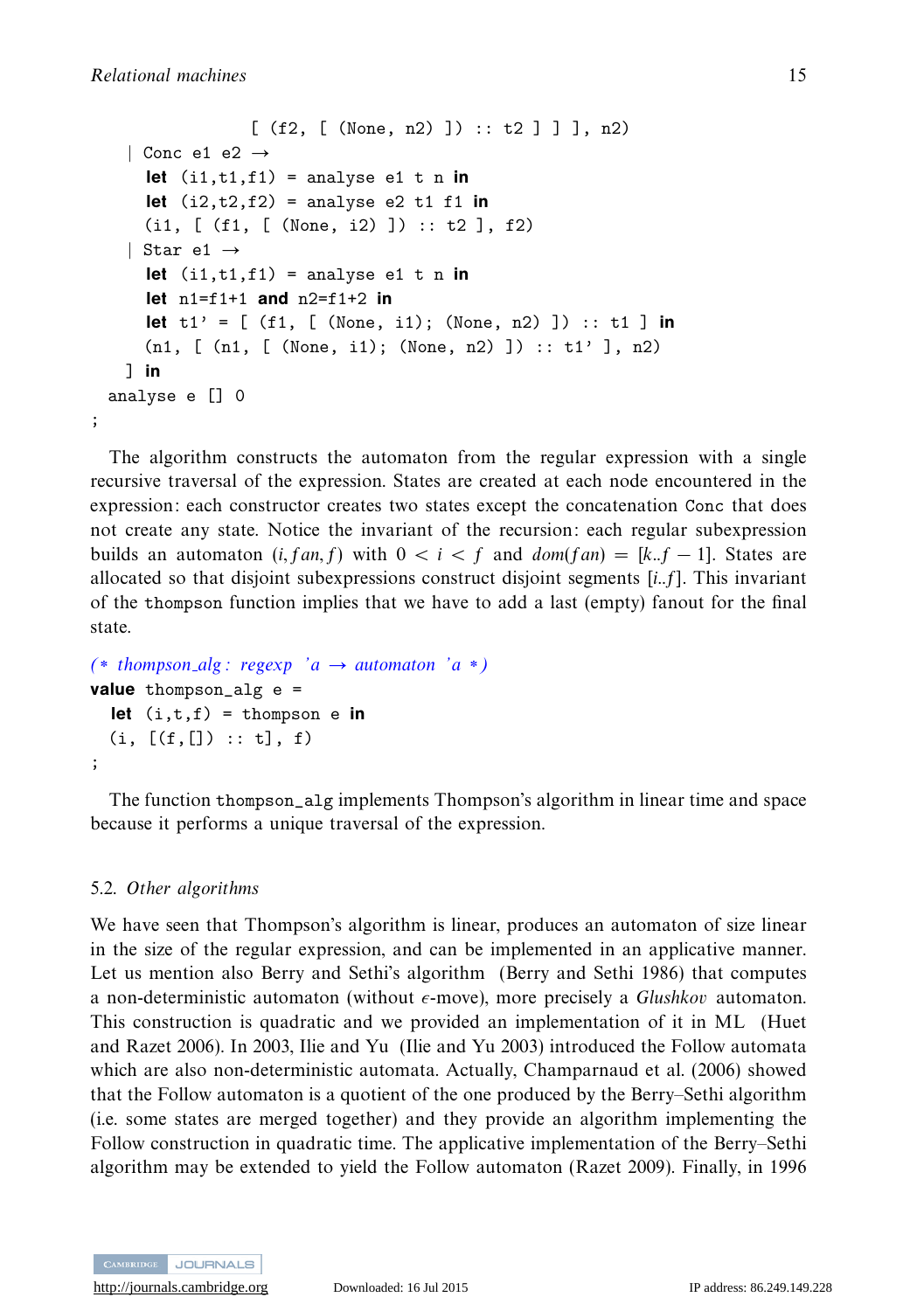Antimirov proposed an algorithm (Antimirov 1996) that compiles even smaller automata than the ones obtained by the Follow construction, provided the input regular expression is presented in *star normal form* (as defined by Brüggemann-Klein  $(1993)$ ). The algorithm presented originally was polynomial in  $O(n^5)$  but Champarnaud and Ziadi (2001, 2002) proposed yet another implementation in quadratic time.

It is possible to validate these various compiling algorithms using some of the algebraic laws of Pratt's action algebras (Pratt 1991). In particular, using idempotency to collapse states will indicate that the corresponding construction does not preserve the notion of multiplicity of solutions. Furthermore, such a notion of multiplicity, as well as weighted automata modeling statistical properties, generalize to the treatment of valuation semirings, for which Allauzen and Mohri (Allauzen and Mohri 2006) propose extensions of the various algorithms. Recently, Fischer et al. (2010) presented a functional program implementing efficiently the matching problem for weighted regular expressions.

#### **6. A worked-out example**

We briefly discussed above how to implement as a machine a finite automaton recognizing a regular language. We may use for instance Thompson's algorithm to compile the automaton from a regular expression defining the language. This example will show that recognizing the language and generating the language are two instances of machines which share the same control component, and vary only on the data domain and its associated semantics. Furthermore, we show in the recognition part that we may compute the multiplicities of the analysed string. However, note that this is possible only because Thompson's construction preserves this notion of multiplicity.

Let us work out completely this method with the regular language defined by the regular expression  $(a^*b + aa(b^*))^*$ .

```
value exp =
 let a = Symb 'a' and b = Symb 'b' in
 let astarb = Conc (Star a) b and aabstar = Conc a (Conc a (Star b)) in
 Star (Union astarb aabstar)
;
value (i,fan,t) = thompson_alg exp;
value graph n = List.assoc n fan;
value delay_eos = fun () \rightarrow Void;
value unit_stream x = Stream x delay_eos;
module AutoRecog = struct
type data = list char;
type state = int;
type generator = option char;
value transition = graph;
value initial = [ i ];
value accept s = (s = t);
```
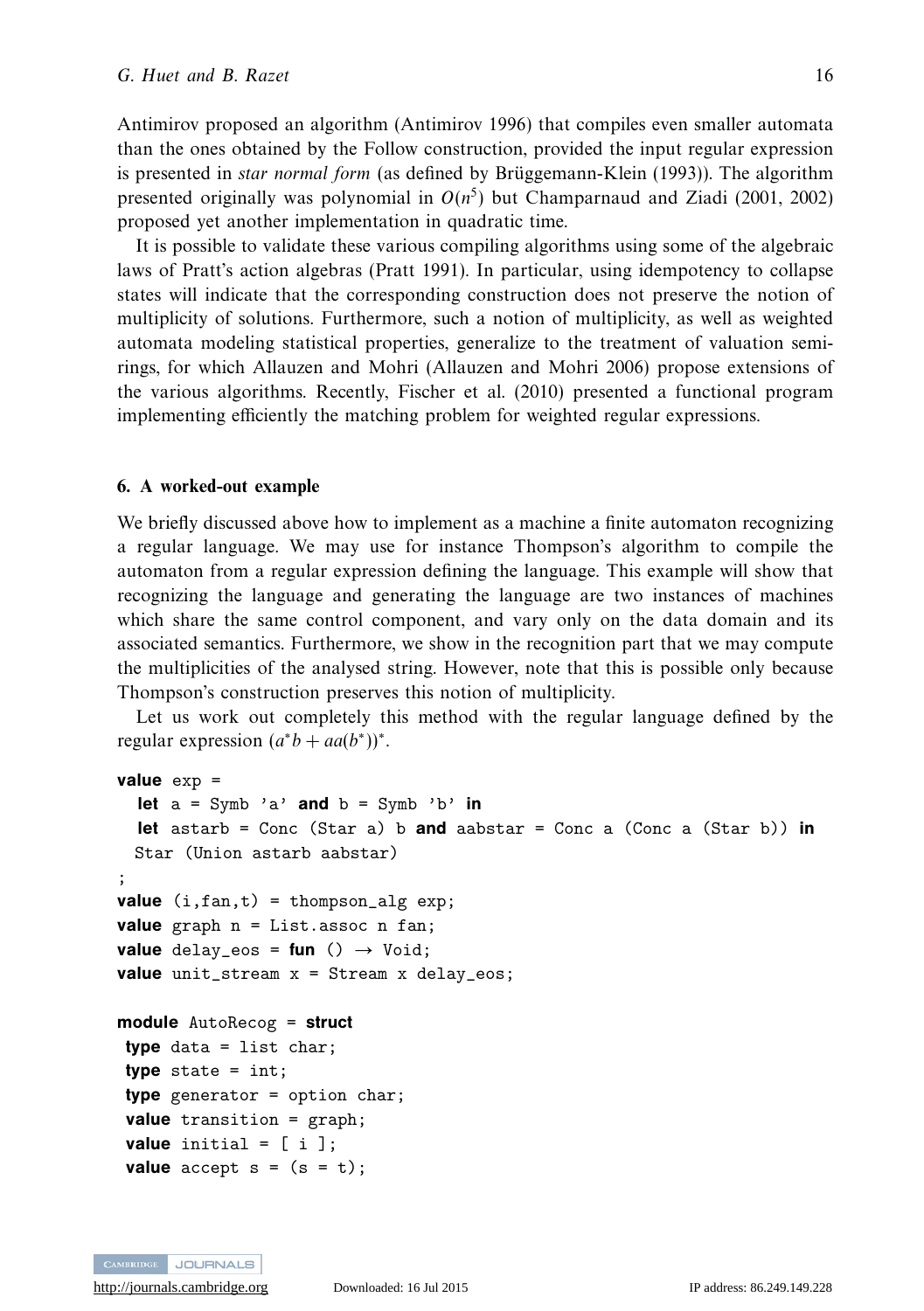```
value semantics c tape = match c with
   [ None \rightarrow unit_stream tape
   | Some c → match tape with
     [[] \rightarrow Void| [ c' :: rest ] → if c = c' then unit_stream rest else Void
    ]
  ];
end (∗ AutoRecog ∗)
;
module LanguageDeriv = Engine AutoRecog
;
(∗ The Recog module controls the output of the sub−machine
   LanguageDeriv, insuring that its input is exhausted ∗)
module Recog = struct
type data = list char;
type state = [ S1 |S2 | S3 ];
type generator = int;
value transition = fun
   [ S1 \rightarrow [ (1, S2) ] | S2 \rightarrow [ (2, S3) ] | S3 \rightarrow [ ] ];value initial = [ S1 ];
value accept s = (s = S3);value semantics g tape = match g with
   [ 1 \rightarrow LanguageDeriv. Fair_Engine.simulation tape
   | 2 → if tape = [] then unit_stream tape else Void
   | _ → assert False
  ];
end (∗ Recog ∗)
;
module WordRecog = Engine Recog (* The machine recognizing the language *)
;
module AutoGen = struct
type data = list char;
type state = int;
type generator = option char;
value transition = graph;
value initial = [i];
value accept s = (s = t);value semantics c tape = match c with
   [ None \rightarrow unit_stream tape
   | Some c \rightarrow \text{unit}\_ \text{stream} (List.append tape [c])
  ];
end (∗ AutoGen ∗)
;
```
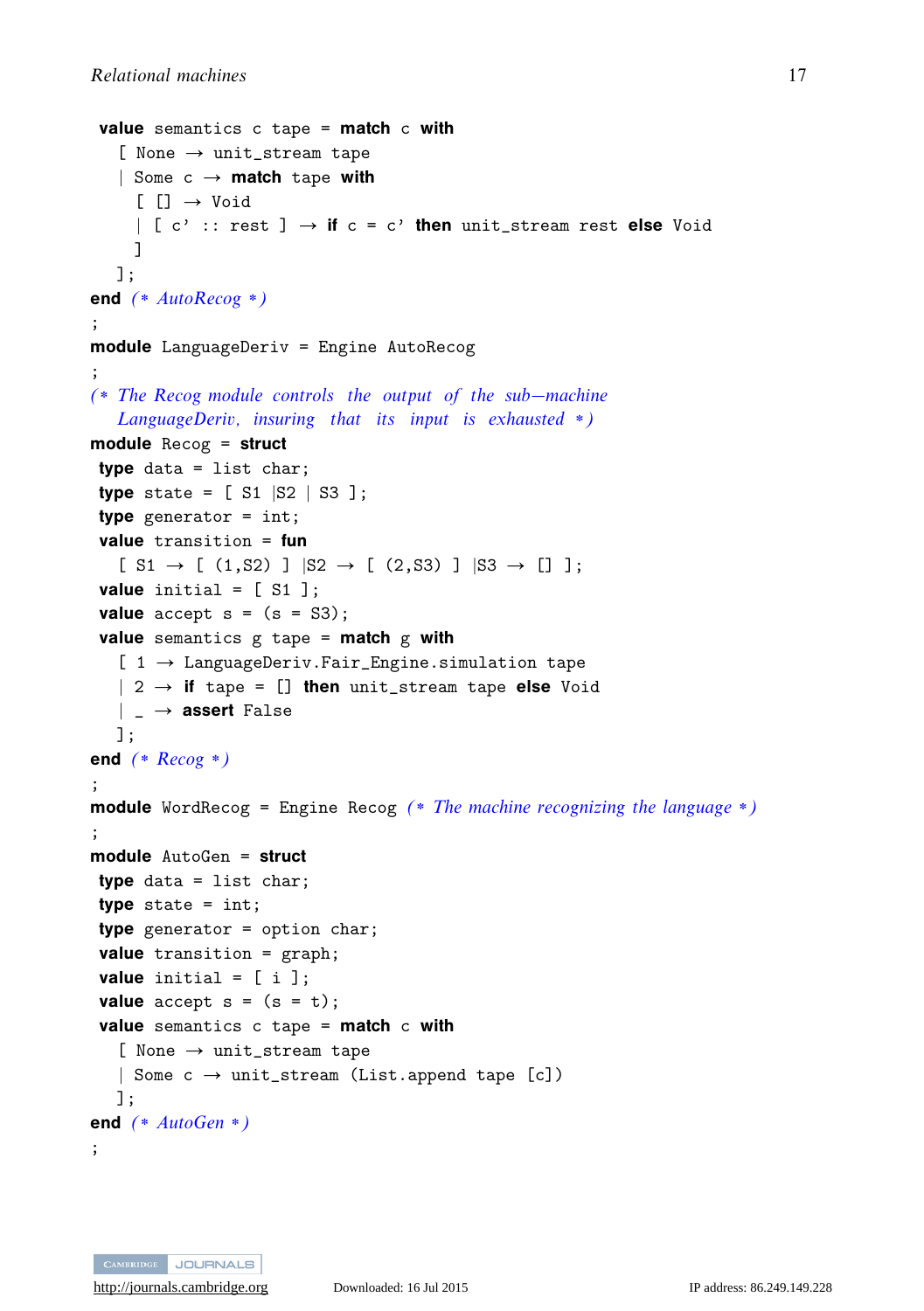```
module WordGen = Engine AutoGen (* The machine generating the language *)
;
(∗ Service functions on character streams for testing ∗)
(∗ print char list ∗)
value print_cl 1 = do { List.iter print(char 1; print_string ", " };value iter_stream f str =
 let rec aux str = match str with
   \lceil Void \rightarrow ()
   | Stream v del \rightarrow let () = f v in aux (del ())
   ] in aux str
;
value cut str n =
 let rec aux i str = if i \ge n then Void else match str with
      [ Void → Void
     | Stream v del \rightarrow Stream v (fun () \rightarrow aux (i+1) (del ()))
     ] in aux 0 str
;
value count s =
 let rec aux s n = match s with
   \lceil Void \rightarrow n
   | Stream del \rightarrow aux (del ()) (n+1)
   ] in aux s 0
;
\texttt{print\_string} "Recognition_{\sqcup}of_{\sqcup}word_{\sqcup}ʻaaaa'_{\sqcup}with_{\sqcup}multiplicity:_{\sqcup}";
print_int (count (WordRecog.FEM.simulation [ 'a' ; 'a' ; 'a' ; 'a'] ));
print_string "\nRecognition_of_word_'aab'_with_multiplicity:_";
print_int (count (WordRecog.FEM.simulation ['a' ; 'a' ; 'b']));
print_string "\nFirst<sub>⊔</sub>10<sub>⊔</sub>words<sub>⊔</sub>in<sub>⊔</sub>~L<sub>U</sub>in<sub>⊔</sub>a<sub>⊔</sub>complete<sub>⊔</sub>enumeration:\n";
iter_stream print_cl (cut (WordGen.Fair_Engine.simulation []) 10);
```
We now show the output of executing the above code:

Recognition of word aaaa with multiplicity: 1 Recognition of word aab with multiplicity: 3 First 10 words in L in a complete enumeration , b, ab, aa, aab, aab, aaab, aabb, bb, aaaab,

The running-time of the reactive engine on these small examples is negligible. However, the reactive engine performs a backtracking search that has an exponential complexity (this exponential behaviour is observable using longer words in the recognition problem). Considering the generality of the relational machine model we propose, the backtracking search is an adequate technique for solving general problems. For specific problems, there might exist specific algorithms reducing the complexity; for instance, the recognition problem for automata on words can be solved in *O*(*mn*) with *m* the size of the regular expression and *n* the length of the word (Fischer et al. 2010).

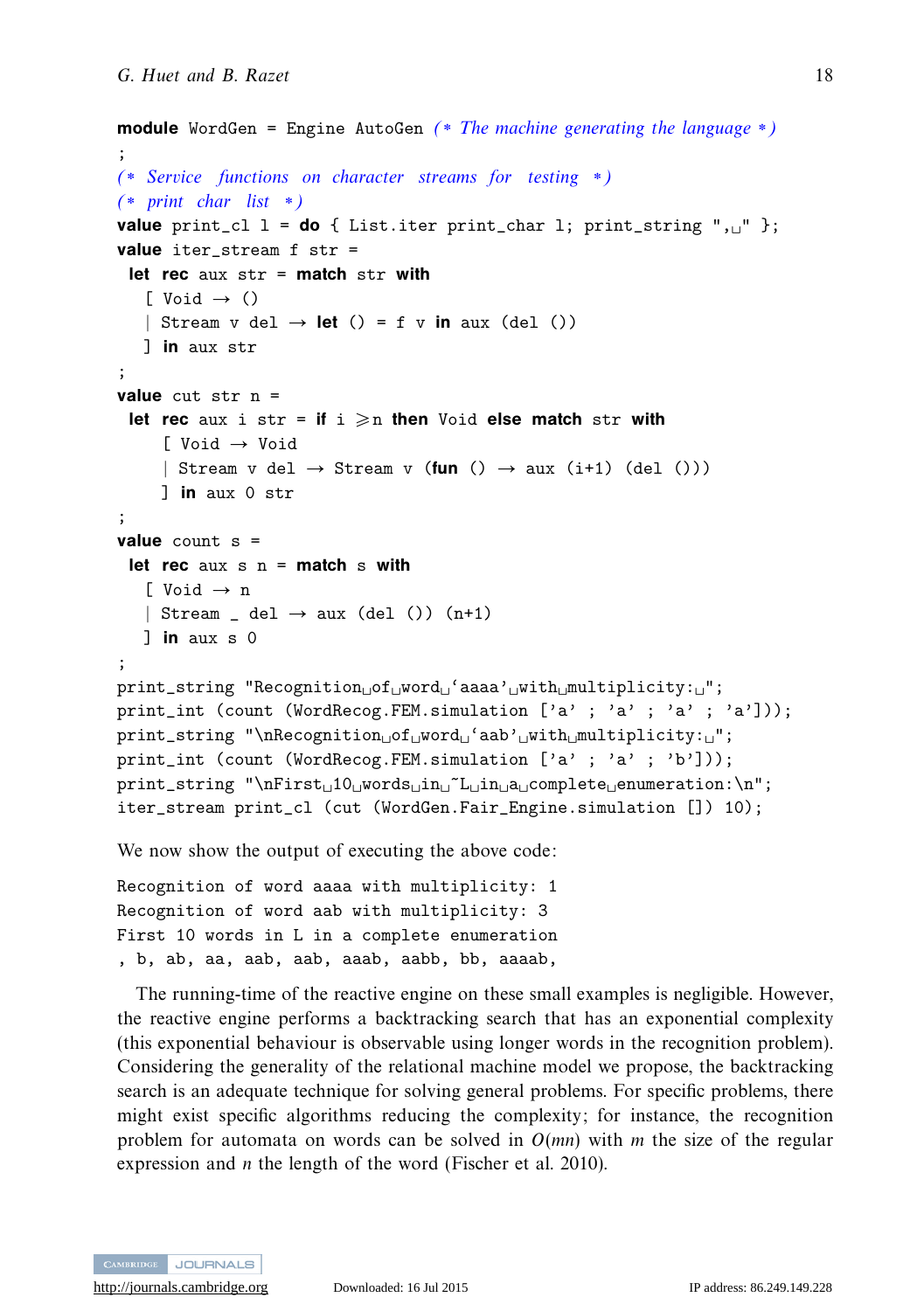#### **7. Conclusion**

We have presented a general model of non-deterministic computation based on a computable version of Eilenberg machines. Such relational machines complement a non-deterministic finite-state automaton over an alphabet of relation generators with a semantics function interpreting each relation functionally as a map from data elements to streams of data elements. We have surveyed several algorithms that permit to compile the control component of our machines from regular expressions. The data component is implemented as an ML module consistent with an Kernel interface. We have shown how to simulate our non-deterministic machines with a reactive engine, parameterized by a strategy. Under appropriate fairness assumptions of the strategy, the simulation is complete. An important special case is that of finite machines, for which the bottom-up strategy is complete, while being efficiently implemented as a flowchart algorithm.

We believe this applicative model of relational computing is a sound general basis for non-deterministic search processes. It encompasses the usual applications to parsing/recognition but also to generation of formal languages. It also applies to logic programming, constraints processing, database querying, and proof search for automated proof assistants. It provides a clean framework in which to develop applications to naturallanguage processing and similar 'artificial intelligence' problems. The flexible nature of the search strategy parameter allows one to account for statistical-optimisation techniques such as hidden Markov chains. Extensions of the action algebras to numerical operators (max, plus) should allow the adaptation of these techniques to important operations research applications such as optimisation. Finally, the ubiquitous nature of relations ought to allow the extension of this model to various models of distributed processing.

#### **Acknowledgement**

Most of this material is extracted from the doctoral research of the second author (Razet 2009). A preliminary version of this paper was presented as a tutorial at ICON'2008 in Pune, Maharashtra, in December 2008. The Zen toolkit is available as an opensource Ocaml library<sup>†</sup>. The Sanskrit Heritage platform<sup>‡</sup> exhibits a real-scale application demonstrating the effectiveness of this technology for Sanskrit segmentation.

#### **References**

Allauzen, C. and Mohri, M. (2006). A unified construction of the Glushkov, follow, and Antimirov automata. In: Proceedings of the 31st International Symposium on Mathematical Foundations of Computer Science (MFCS 2006). Springer Lecture Notes in Computer Science **4162** 110–121.

Antimirov, V. (1996). Partial derivatives of regular expressions and finite automaton constructions. Theoretical Computer Science **155** (2) 291–319.

Berry, G. and Sethi, R. (1986). From regular expressions to deterministic automata. Theoretical Computer Science **48** (1) 117–126.

```
† http://sanskrit.inria.fr/ZEN/
```

```
‡ http://sanskrit.inria.fr/
```